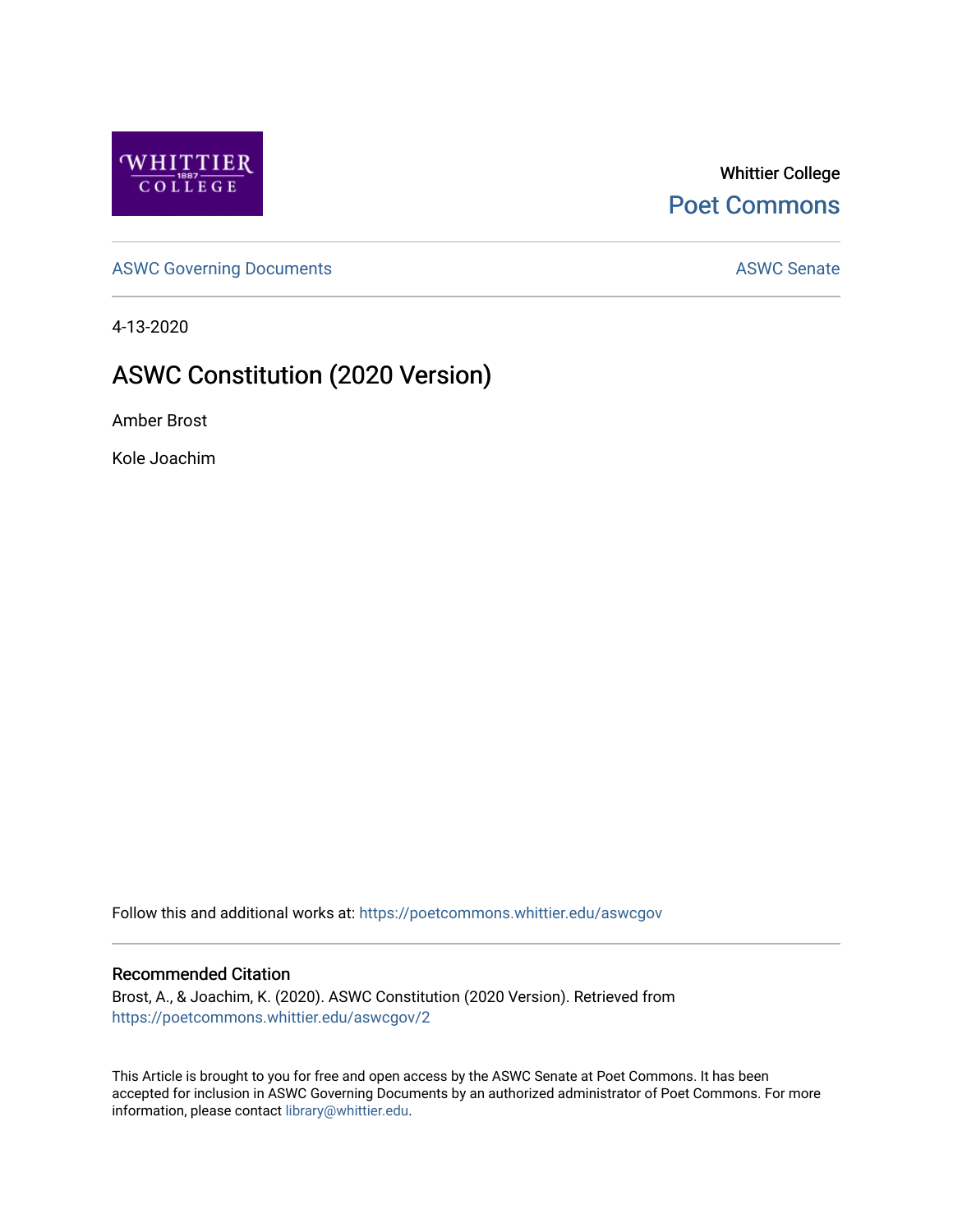# **CONSTITUTION OF THE ASSOCIATED STUDENTS OF WHITTIER COLLEGE**



Updated November 2019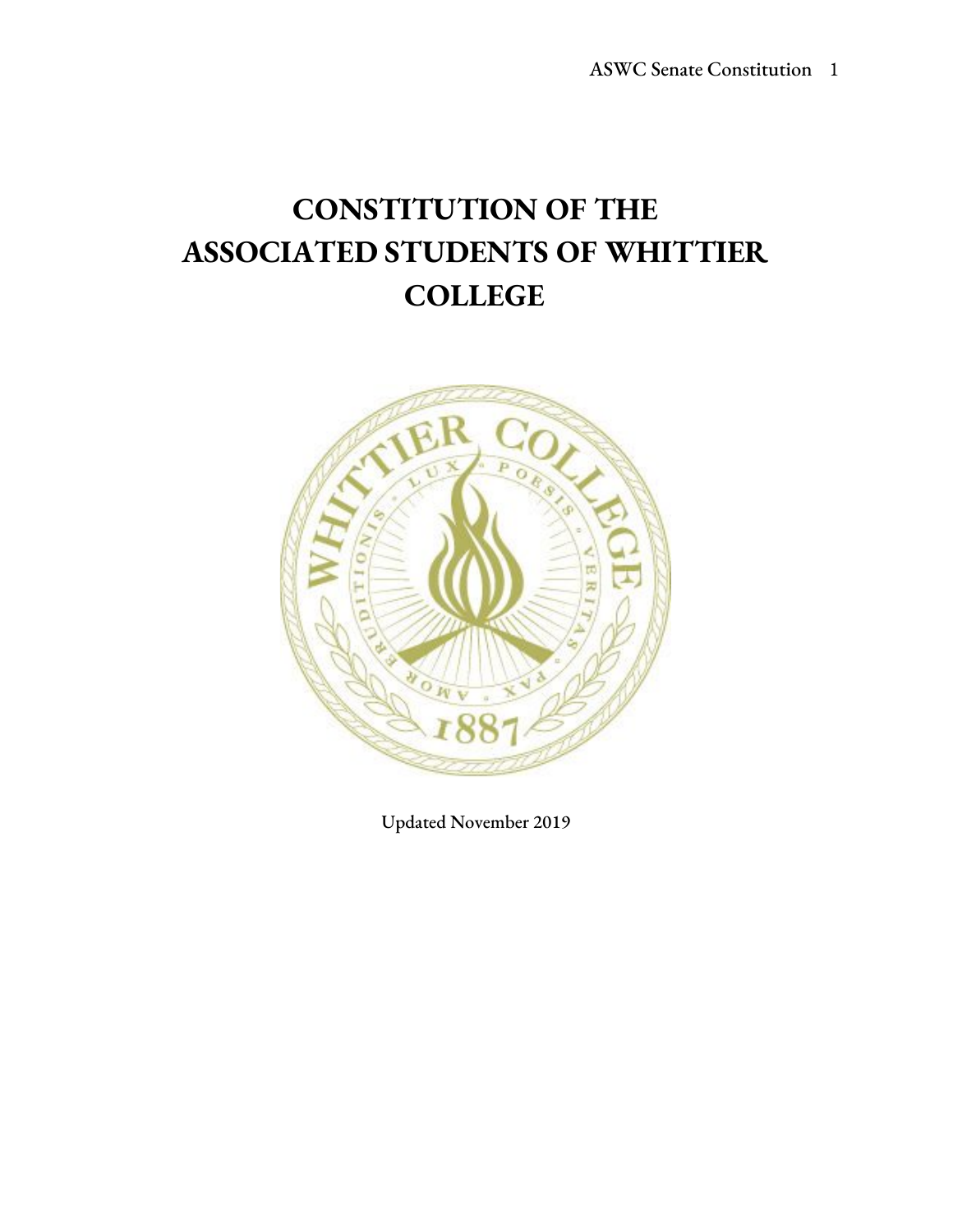| Article I:       |                                             |
|------------------|---------------------------------------------|
| Article II:      |                                             |
| Article III:     |                                             |
| Article IV:      |                                             |
| Article V:       |                                             |
| Article VI:      |                                             |
| Article VII:     |                                             |
| <b>Section A</b> |                                             |
| <b>Section B</b> |                                             |
| <b>Section C</b> |                                             |
| <b>Section D</b> |                                             |
|                  |                                             |
| Section A        |                                             |
| <b>Section B</b> |                                             |
| <b>Section C</b> |                                             |
| <b>Section D</b> | Candidates, Elections, and Appointments  15 |
| <b>Section E</b> |                                             |
| <b>Section F</b> |                                             |
| Article IX:      |                                             |
| <b>Section A</b> |                                             |
| <b>Section B</b> |                                             |
| <b>Section C</b> |                                             |
| Section D        |                                             |
| Article X:       |                                             |
|                  |                                             |
|                  |                                             |
|                  |                                             |
|                  |                                             |
|                  |                                             |
|                  |                                             |

# TABLE OF CONTENTS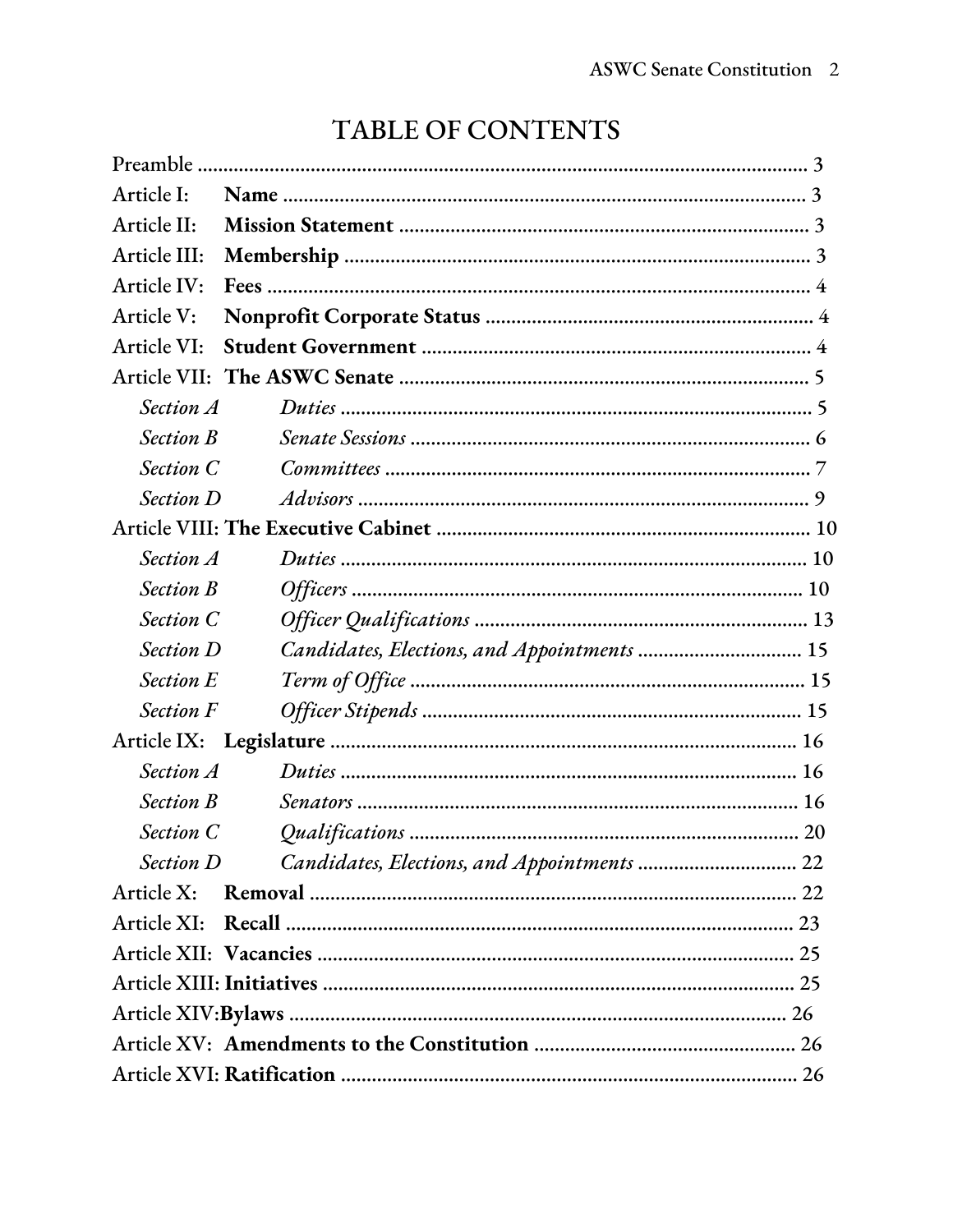### **PREAMBLE**

We, the students of the Whittier College community, recognize and assume the following responsibilities as members of that community:

A. The responsibility to vote in all elections of the Association;

B. The responsibility to serve, when called upon, on any and all committees of which the Association actively participates, except for due cause;

C. The responsibility to abide by all rules and regulations of the Whittier College community.

In order to provide the governing instruments for the conduct of all matters pertaining to the Associated Students, and in order to act as an educational force in the College community, we do hereby establish the following organization:

### **ARTICLE I: Name**

A. The name of this organization shall be the Associated Students of Whittier College, Inc. (referred to in the rest of this document as "ASWC").

### **ARTICLE II: Mission Statement**

A. The ASWC Senate, as the governing body of the Associated Students of Whittier College, is dedicated to the betterment of the College as an institution and as a member of the broader community. The Senate shall assist on-campus clubs and organizations in creating, promoting and implementing dynamic programs and events that involve students and add value to their educational experience. This body will act as an open forum for students to voice their opinions and desires, always keeping the best interests of the ASWC in mind. In all of its actions, the Senate will serve the students first with integrity, dedication, responsibility and humility.

### **ARTICLE III: Membership**

- A. Membership in the ASWC shall be required of all full-time registered undergraduate students.
- B. All ASWC members shall pay an ASWC Student Body Fee.
- C. All ASWC members shall have the right to participate in proceedings of the student government, the ASWC Senate (referred to in the rest of this document as "Senate", see Article V).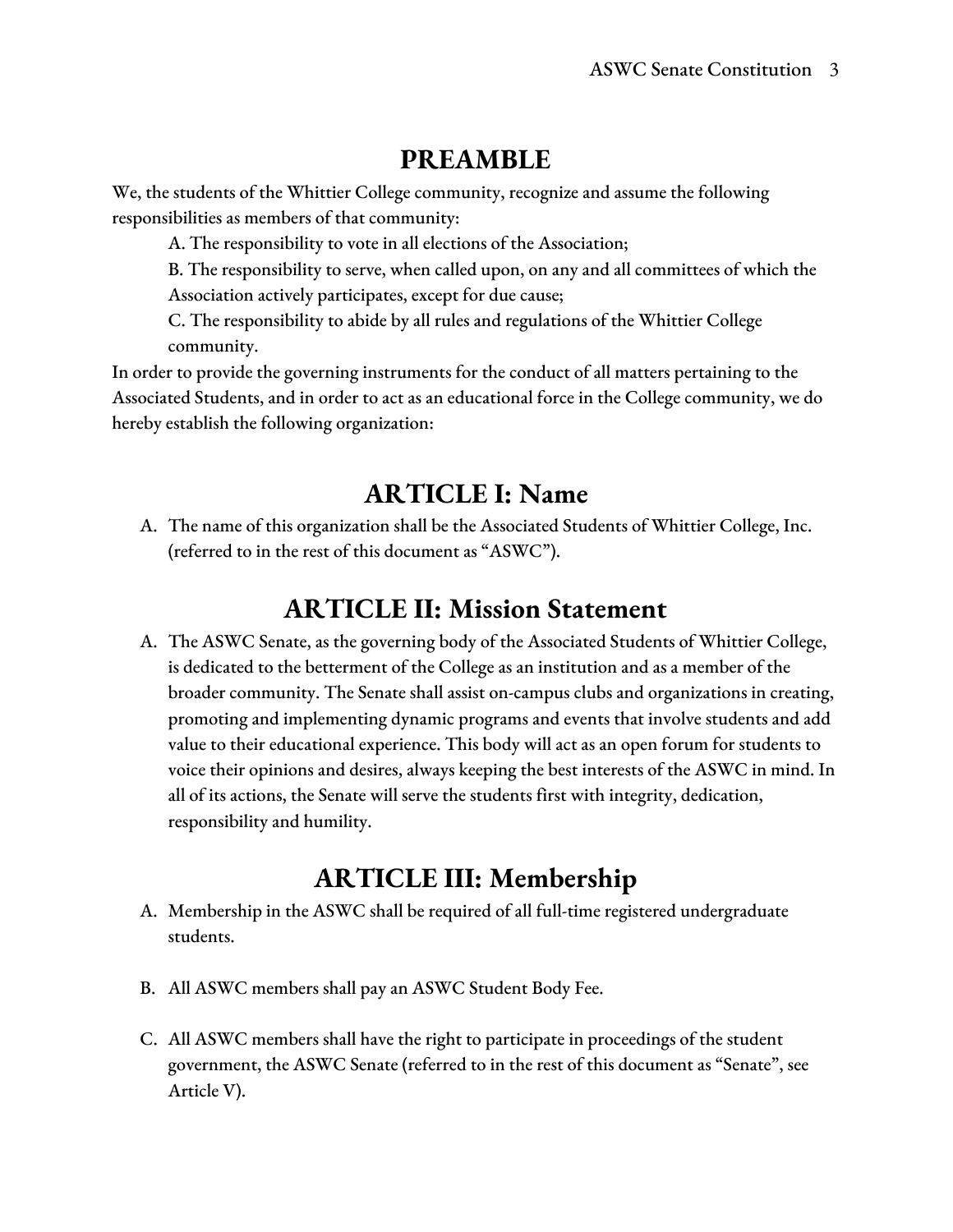### **ARTICLE IV: Fees**

- A. The ASWC shall be financed by the fees established by the Senate.
- B. All members shall pay an ASWC fee of \$120.00 per semester, 76.5% percent of which will go to the Senate and 23.5% to Media Council. 61% of the student body fees, which are collected every semester, will be allocated to the ASWC General Account and the ASWC Operations Account in the following percentage amounts (71% and 29%, respectively). The remaining 39% of the student body fees are to be distributed to the ASWC Allocations Account.
- C. The fee will be subject to increase based on inflation.
	- 1. The amount of the ASWC fee is subject to change by a three-quarters vote of the voting Senators present, a quorum being present. Any fee change is subject to approval by the College's Board of Trustees.
- D. The ASWC fee shall be collected by the College's Business Office each semester.
- E. ASWC fees shall be administered by the Senate, primarily through the Treasurer and Budget Committee, with supervision from the Director of the OSE or their designee.

## **ARTICLE V: Nonprofit Corporate Status**

- A. The ASWC shall be organized pursuant to the general nonprofit law of the State of California.
- B. The ASWC and Senate shall not contemplate financial gain or profit to the members hereof, and they shall be organized strictly for nonprofit purposes.
- C. An audit will be conducted of all expenditures of the ASWC at the end of each fiscal year, July 1- June 30, by an outside auditor.

### **ARTICLE VI: Student Government**

A. The ASWC is governed by the Senate. The Senate is a unified body of elected and appointed Senators and Executives working to create a positive and open environment. The Senate's primary charge is to be responsible for the diverse interests, needs, and concerns of the ASWC. In order to achieve these responsibilities, and in accordance with the overall objectives of Whittier College: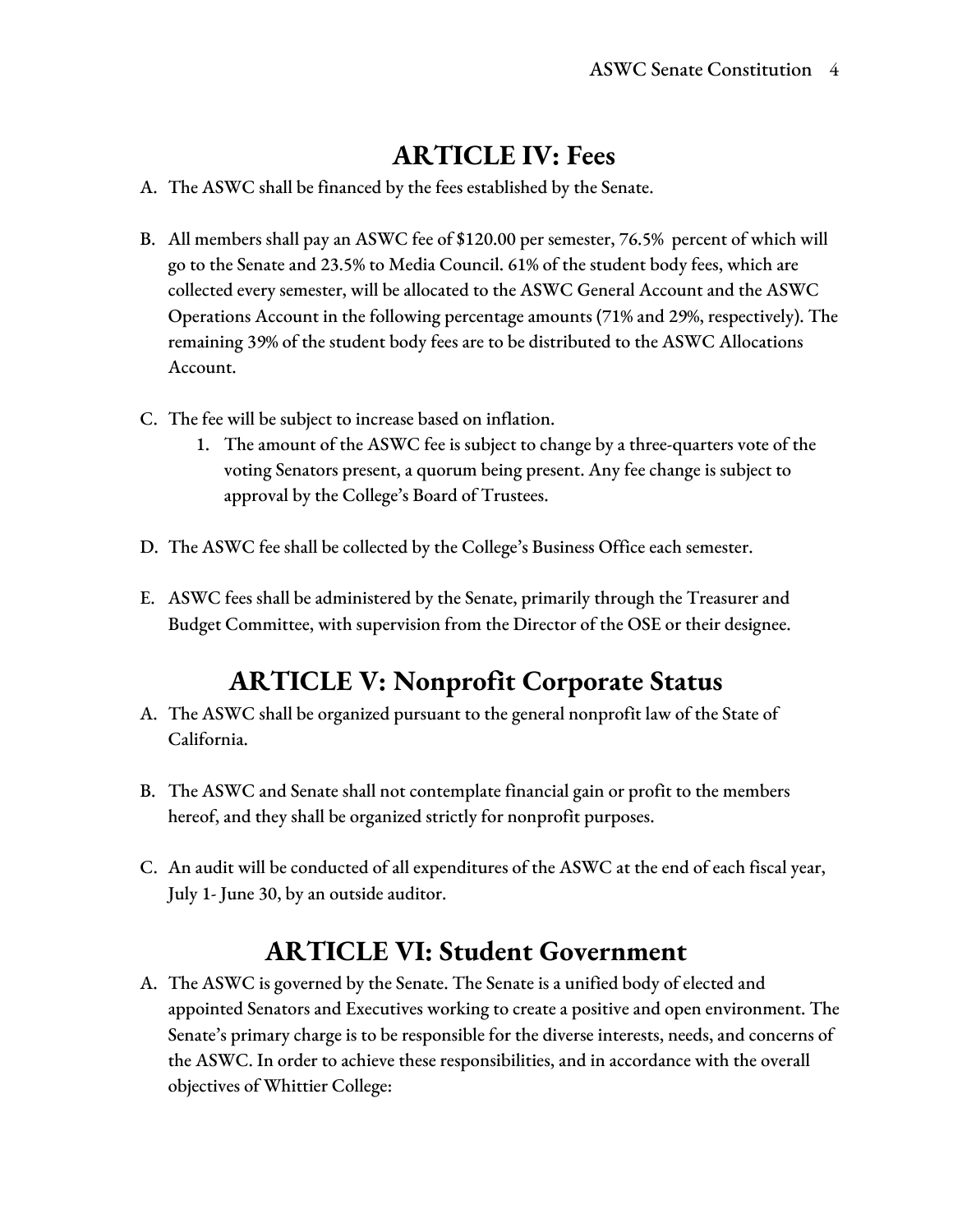- 1. The Senate will be an approachable body that represents students' rights and concerns and is accountable and responsible to the ASWC for all legislative and executive decisions;
- 2. The Senate will foster and maintain open communication between the students, faculty, staff, alumni and the Whittier community at large;
- 3. The Senate will allocate funds to support campus organizations, while providing balanced programming for cultural, educational, and social events;
- 4. Senators have a personal responsibility to uphold the inherent duties and ideals set forth by the ASWC and the Senate;
- 5. Each Senator represents the ASWC and their own constituents;
- 6. All powers not belonging to the Senate will remain with the ASWC.
- B. Each individual Senator will uphold the ideals of the students they represent and the College they attend by utilizing the full potential of their abilities toward their duties. The Senators will serve as leaders and role models, establishing a cohesive work environment within the Senate, with emphasis on respect, performance, and accountability.

### **ARTICLE VII: The ASWC Senate**

#### *A. Duties*

The Senate shall:

- 1. Have decision-making powers for the ASWC;
- 2. Have final authority over the budget and funding allocations of the ASWC;
- 3. Meet once a week on Mondays at  $7p.m.,$  time to be changed by  $\frac{3}{4}$  vote or consensus approval, a quorum being present;
- 4. Establish its own rules of procedures, detailed in the ASWC Bylaws;
- 5. Create both standing and auxiliary committees;
- 6. Be composed of two bodies, the Executive Cabinet (see Article VII) and the Legislature (see Article VIII);
- 7. Be responsible for choosing of the Key to the College Award, Marilyn Veich Award, Miss Margo Latif Memorial Award, the ASWC Uptown Business Award, the Richard B. Harvey Award, and the Senator of the Year Award as described below:
	- a. The recipients must be approved by the Senate;
	- b. The Senate shall not give an award to any Senator;
		- i. An exception shall be made for the Senator of the Year Award;
	- c. *ASWC Uptown Business Award*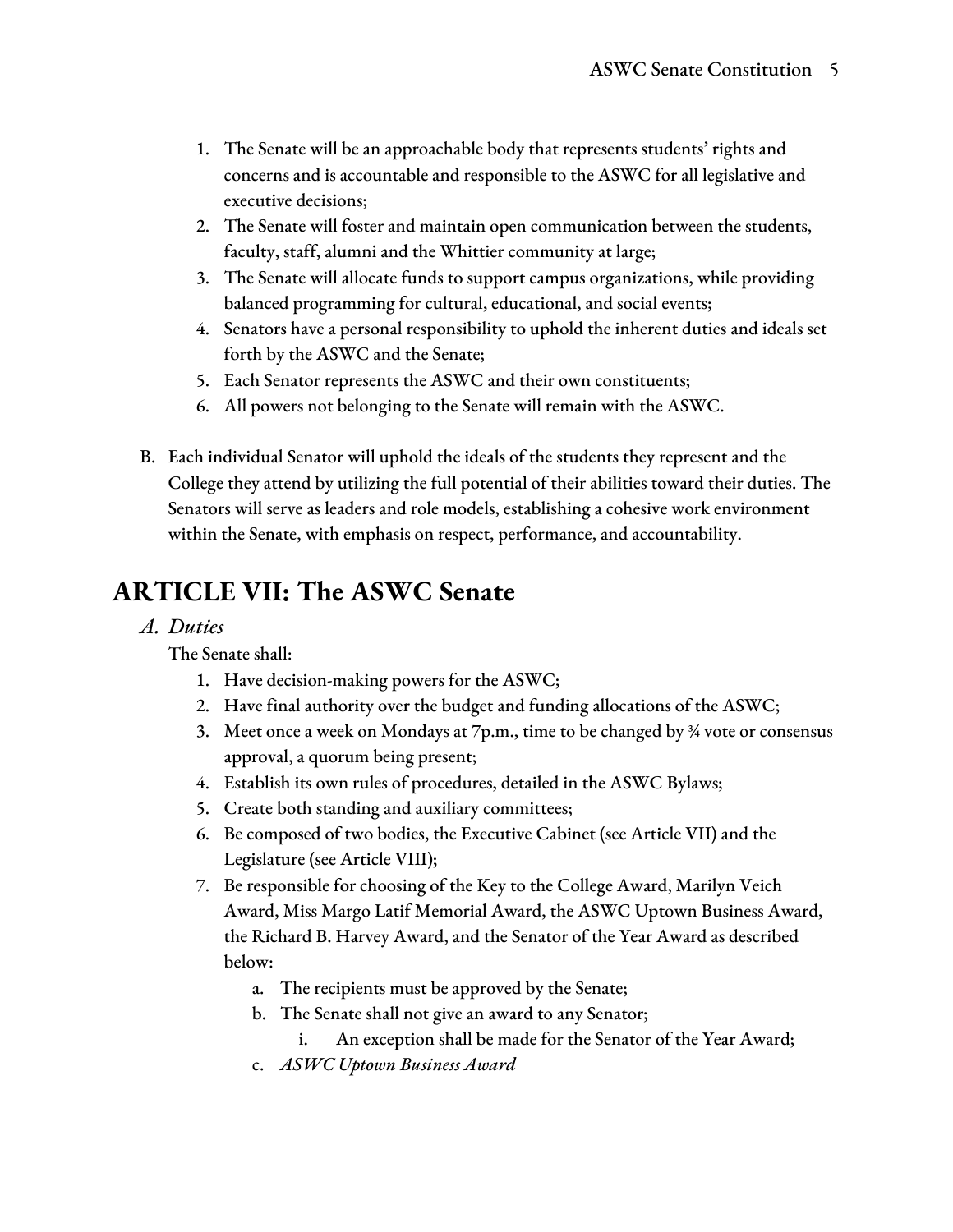- i. "Recognizes a business in the Uptown Association that has contributed to the relationship between students and community to the Whittier College community and its students"
- d. *Key to the College Award*
	- i. "Given to an individual who has shown great support for the ASWC and dedication to all students"
- e. *Marilyn Veich Award*
	- i. "Given to an individual who makes outstanding contributions to Whittier College and is dedicated to improving the lives of its students"
- *f. Miss Margo Latif Memorial Award*
	- i. "Given to a student who exemplifies strong leadership skills, illustrates the values of the college, and has, through their actions and participation in the Whittier College community, enhanced and bettered the institution"
- *g. Richard B. Harvey Award*
	- i. "Recognizes a tenured faculty member who has taught at Whittier College for an extended period of time honoring the recipient's outstanding leadership in the classroom and/or exemplary administrative service to the College. The Recipient has gone beyond the call of duty and has shown a true belief in Whittier College and its values"
- *h. Senator of the Year Award*
	- i. Given to a Senator who goes above and beyond their expected duties to serve the student body by: promoting collaboration within the Whittier College community, encouraging personal and professional development, and upholding Whittier College's Quaker values.

#### *B. Senate Sessions*

- 1. A quorum for the transaction of Senate business shall consist of 2/3 of the voting Senators seated. The Secretary shall determine if a quorum is present by a roll call at the beginning of each session, or when there is a question of whether a quorum is present before taking an action.
- 2. No Senator shall cast more than one vote per action.
- 3. The president shall vote only in the case of a tie.
- 4. The Vice-President is the Chair of Senate sessions, but shall not vote.
- 5. Attendance is mandatory.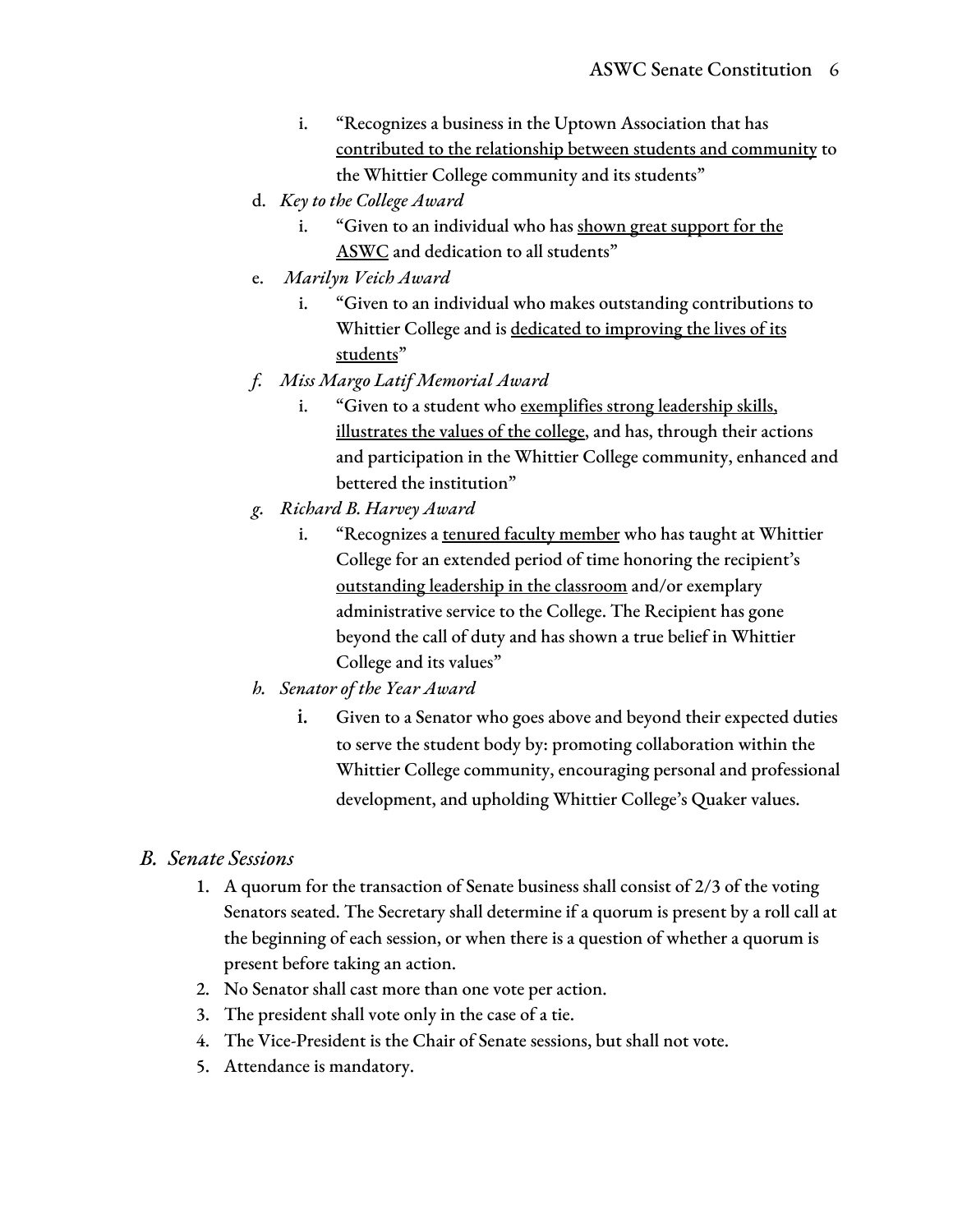- 6. Three unexcused absences per term by any Senator constitute removal. The Secretary will determine excused absences.
- 7. All sessions shall be open to the ASWC and the press, except in discussions of personnel issues, or if closed by 2/3 vote or consensus approval of voting Senators present. The closing of a session is to be an exception, not standard procedure.
- 8. Session procedure as determined by the Senate shall be outlined in the ASWC Bylaws.

#### *C. Committees*

- 1. The Standing Committees of the Senate shall be those committees established by the Senate to ensure the effective functioning of the student government:
	- a. The Administrative Committee:
		- i. Is chaired by the Vice President;
		- ii. Shall consist of at least two Senators;
		- iii. Meets when there is a Constitutional amendment submitted to the Senate, when there is a question concerning the interpretation of the Constitution, prudent administrative matters, or when the chair deems it necessary;
		- iv. Reviews the Constitution, appendices and Bylaws of the Senate;
		- v. Will make interpretations of the ASWC Constitution with the Administrative Advisor;
		- vi. Will review all possible constitutional changes submitted to the Senate before they are formally posted and presented to the body;
		- vii. Performs any other duties as established in the ASWC Bylaws.
	- b. The Budget Committee
		- i. Is chaired by the Treasurer;
		- ii. Shall consist of at least seven Senators
		- iii. Meets weekly to review budget requests;
		- iv. Makes recommendations to the Senate on funding requests;
		- v. Makes decisions on funding requests that do not exceed \$2,500;
		- vi. Makes recommendations to the Senate on funding requests that exceed \$2,500;
		- vii. Processes all monetary transactions; viii. Performs any other duties as established in the ASWC Bylaws.
	- c. The Elections Committee
		- i. Is chaired by the Secretary;
		- ii. Shall have at least two senators and two non-Senate members;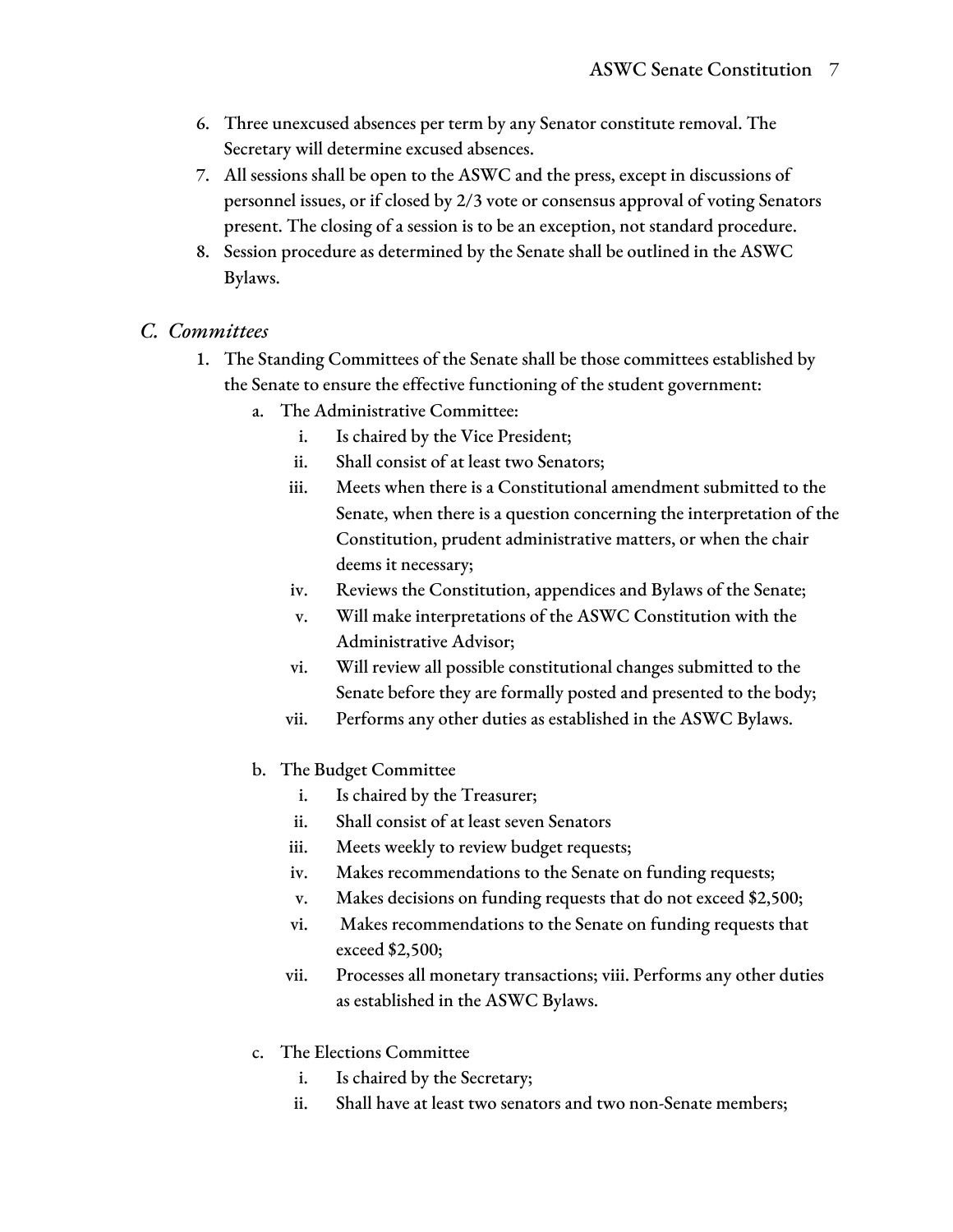- iii. Is responsible for running all Senate elections;
- iv. Recommends to the Senate guidelines set forth in the Election Code;
- v. Performs any other duties as established in the ASWC Bylaws and the Election Code.
- d. The Campus Relations Committee
	- i. Is chaired by the Campus Relations Director;
	- ii. Shall have at least two Senators;
	- iii. Is responsible for the maintaining of the Senate display board, the Senate website, and all other electronic mediums under the supervision of the Senate;
	- iv. Work with the President and Elections Committee concerning the publicity of elections;
	- v. Seek candidates to fill vacancies on the Senate and committees as directed by the Senate and the President;
	- vi. Coordinate and facilitate forums and public meetings as deemed necessary by the Senate or the President;
	- vii. Fulfill any other duties in the realm of publicity or public relations as determined by the Senate or the President.
- e. Program Board
	- i. Shall be the primary programming group sponsored by the Senate for the ASWC by providing a wide variety of events and programs available to all students;
	- ii. Will be chaired by the Program Board Director (see Article VIII, Section B, 2);
	- iii. Shall have at least two Student Body Representatives;
	- iv. Will be comprised of a group of any and all Whittier College students interested;
	- v. Meets weekly or as determined by the Director (Chair);
	- vi. Will be responsible for planning and managing all traditional and new events as decided upon by Program Board members;
	- vii. Will be funded according to the policies outlined in Article VII, Section A of the Bylaws, and will be held accountable to the Senate;
	- viii. Shall have a budget that will be under the jurisdiction of the ASWC Treasurer;
	- ix. Will be advised by a professional staff member of the Office of Student Engagement.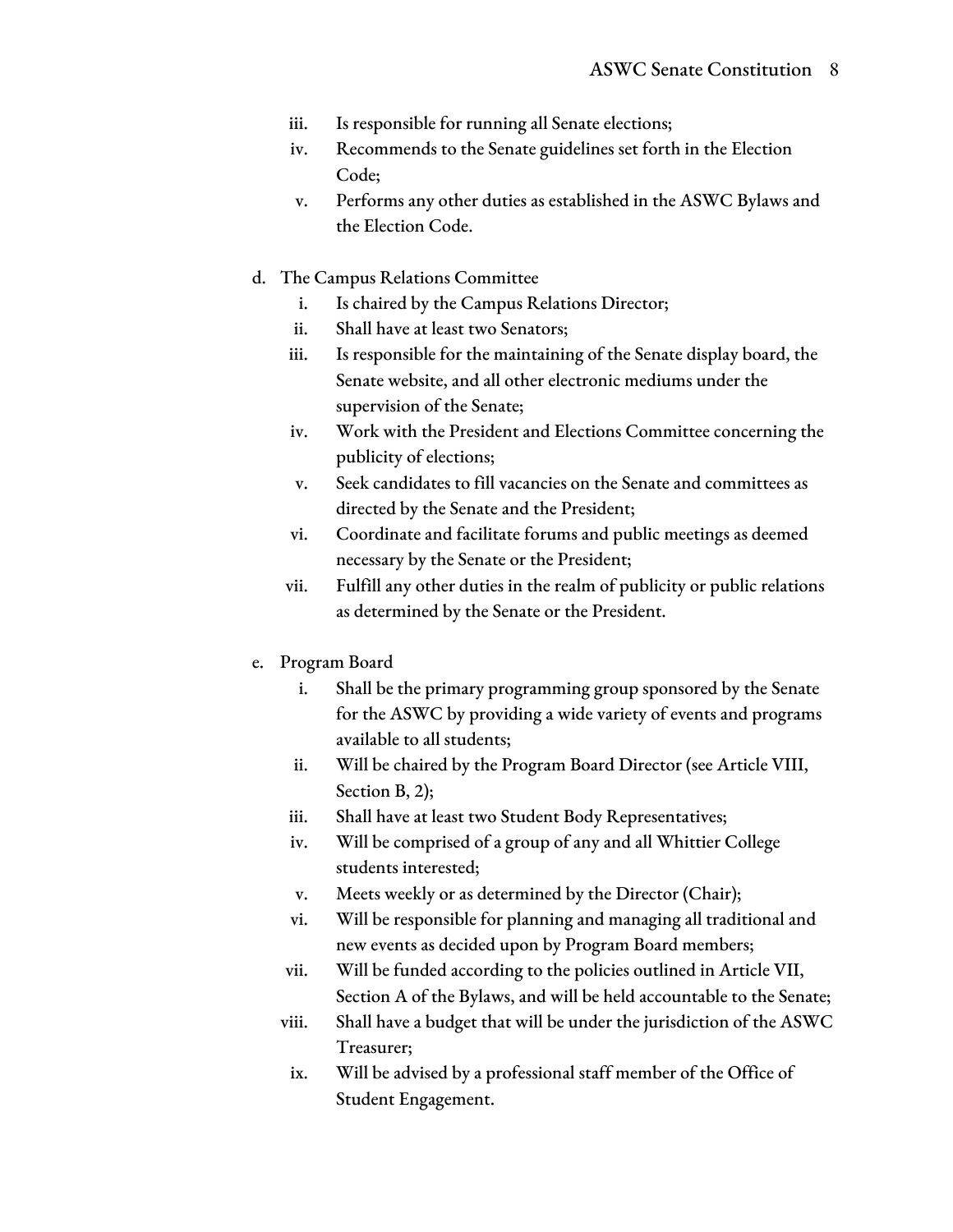- f. The Advocacy Committee
	- i. Is chaired by the ASWC President.
	- ii. Shall have at least two Senators;
	- iii. Should strive to include non-Senate members of the ASWC;
	- iv. Is responsible for guiding students through the College's disciplinary process, should the student request it;
	- v. Shall inform students of the College's rules and changes to the rules;
	- vi. Fulfill any other duties to advocate for and protect students' rights as determined by the Senate.
- g. The Environmental Committee
	- i. Is chaired by the Environmental Action Advocate.
	- ii. Should strive to include non-senate members of the ASWC;
	- iii. Will meet weekly or as determined by the Chair.
	- iv. Is responsible for creating and continuing initiatives towards sustainability on campus and off campus.
	- v. Is responsible for managing and making decisions regarding their budget.
- 2. The Auxiliary Committees of the Senate shall be established at the discretion of the Executive Senate Board. They include, but are not limited to:
	- a. Student Feedback Committee
	- b. Culinary Committee
- 3. Non-Senate members may serve on one ad hoc committee created by the President, or one standing committee of the Senate and/or two auxiliary committees.
- 4. The President may create ad hoc committees, as deemed necessary.
- 5. The Senate may create committees as deemed necessary.
- 6. Senators must be assigned to committees at the Senate Retreat.
- 7. Any other duties of the Senate committees shall be described in the ASWC Bylaws.

#### *D. Advisors*

- 1. There shall be at least two advisors to the Senate, one faculty and one administrative advisor.
- 2. The administrative advisor shall be the Director of the OSE, or their designee.
- 3. The Faculty Advisor shall be elected/appointed by the Faculty Senate, or their designee.
- 4. Advisors may speak when recognized by the Chair.
- 5. Advisors hold no voting rights.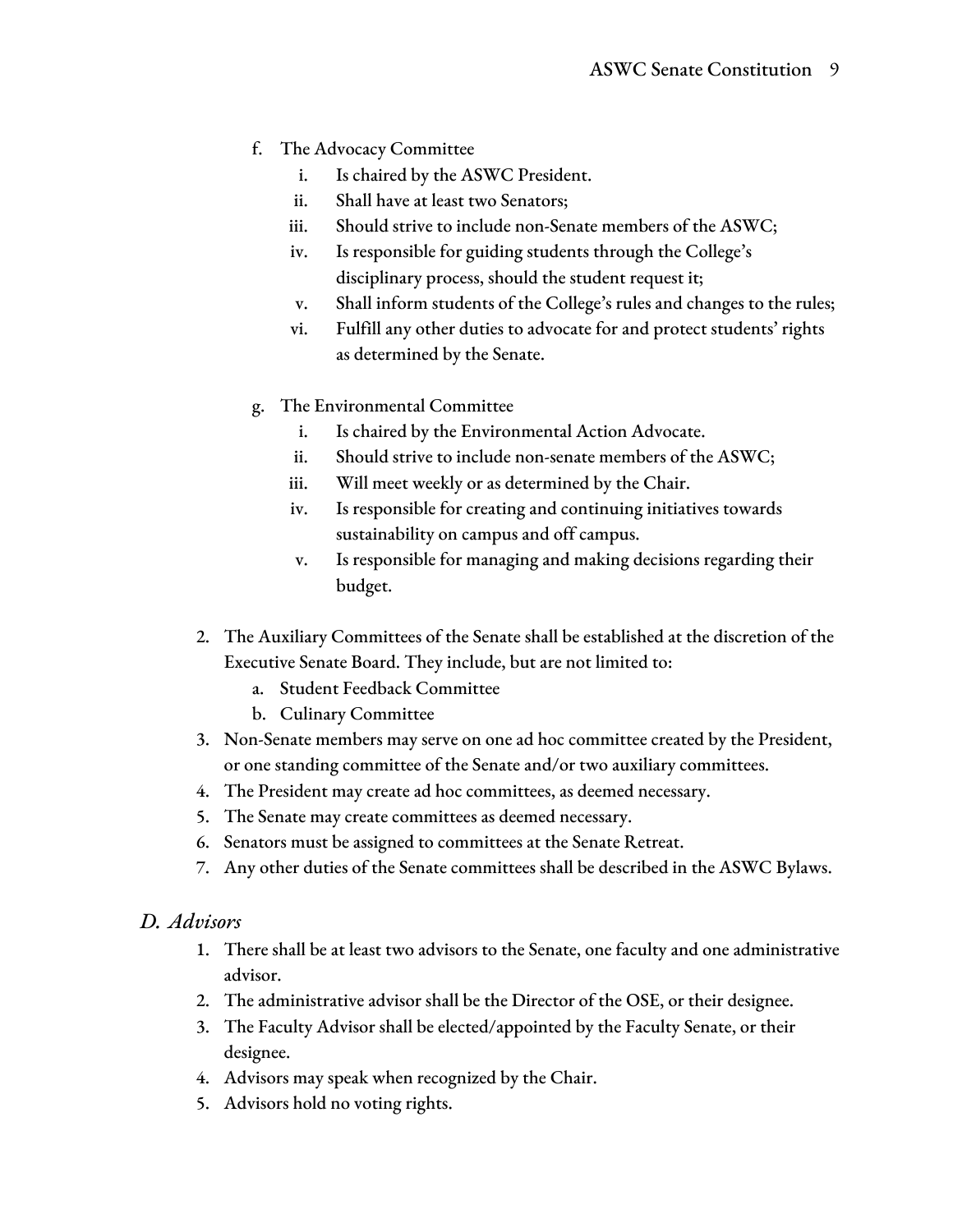- 6. The Senate Faculty Advisor shall be allocated a regular stipend, not to exceed seven hundred dollars (\$700) per semester, with the amount determined at the beginning of each semester at the discretion of the Budget Committee.
- 7. The determined amount shall be taken out of the Operations Account and made payable to the Senate Faculty Advisor.

### **ARTICLE VIII: The Executive Cabinet**

#### *A. Duties*

- 1. The executive power of the Senate shall be vested in an Executive Cabinet, composed of President, Vice President, Campus Relations Director and Secretary elected by the ASWC, and ASWC Treasurer.
- 2. The President is Chair of all meetings of the Executive Cabinet.
- 3. The Cabinet is responsible for the daily functions of the Senate.
- 4. All members of the Executive Cabinet must remain in academic and disciplinary good standing throughout their term in office.
- 5. All members of the Cabinet must maintain a 2.7 grade point average (GPA) throughout their term in office.
- 6. The Executive Cabinet must create a categorized estimate of the projected operations budget of the Senate for the upcoming semester.
	- a. estimate must be presented to the body at the third Senate session of each semester.
	- b. This estimate must be posted outside the Senate office and online.
	- c. The estimate must take into consideration, but is not limited to, Student Body Representative Budgets, office supplies, Executive Cabinet expenses, retreats, and catering.
- 7. The Cabinet must meet once a week prior to Senate sessions or as deemed necessary by the President.
- 8. All members of the Cabinet must attend the Transition Retreat.
- 9. All members of the Cabinet must set ten hours a week of office time as defined by Article VI of the Bylaws.

#### *B. Of icers*

- 1. The President shall:
	- a. Be elected in a general election of the ASWC;
	- b. Be the chief executive officer (CEO) of the ASWC;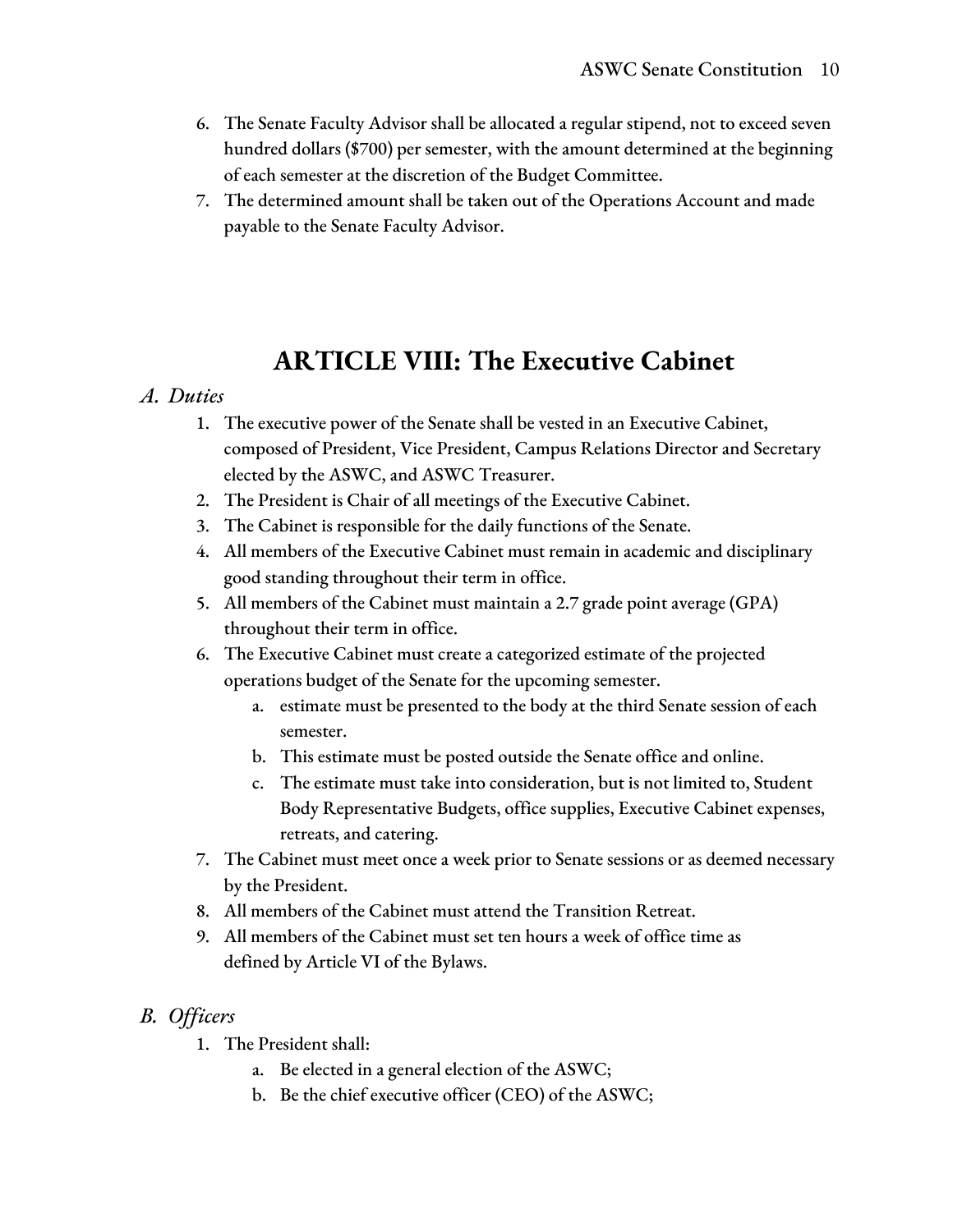- c. Create, with the Senate, a program of priorities and objectives;
- d. Call sessions of the Senate, or special sessions, when deemed necessary;
- e. Appoint the Treasurer and Program Board Director, and Environmental Action Advocate, with Senate approval;
- f. Make Senate appointments of Senators to Senate committees;
- g. Establish ad hoc committees, as deemed necessary;
- h. Be an ex-officio and non-voting member of the Senate, but can vote in case of tie votes;
- i. Be an ex-officio and non-voting member of all Senate committees;
- j. Be an ex-officio and non-voting member of all constituent groups represented in the Senate;
- k. Be responsible for presenting semesterly "State of the ASWC" (ASWC Address) to both Student Body and Board of Trustees which are to be made available online and in the Senate office;
- l. Chair the Executive Council;
- m. Organize forums to discuss relevant ASWC issues;
- n. Be the official liaison to the College's administration;
- o. Act as the official spokesperson for the ASWC at all College and community functions;
- p. Possess veto power of Senate legislation, funding, or bills for up to three days from passage. If the bill is not vetoed within three days, it will automatically be considered approved even if not signed, which can be overruled by a 2/3 vote of the Senate;
- q. Meet weekly with the Administrative Advisor to the Senate;
- r. Meet monthly with the Dean of Students;
- s. Meet monthly with the President of the College;
- t. Chair Senate sessions in the Vice President's absence, or appoint another member of the Senate as Chair of the meeting;
- u. Perform any other duties as outlined in this Constitution and its Bylaws
- 2. The Vice President shall:
	- a. Be elected in a general election of the ASWC;
	- b. Assume all functions and responsibilities of the President in case of inability to perform the duties of the position, removal, recall, or resignation;
	- c. Chair the weekly Senate sessions;
	- d. Chair the Administrative Committee;
	- e. Make recommendations to the Senate for changes to the current ASWC Constitution, Bylaws and Appendices, when necessary;
	- f. Serve as ex-officio and non-voting member of all Senate committees;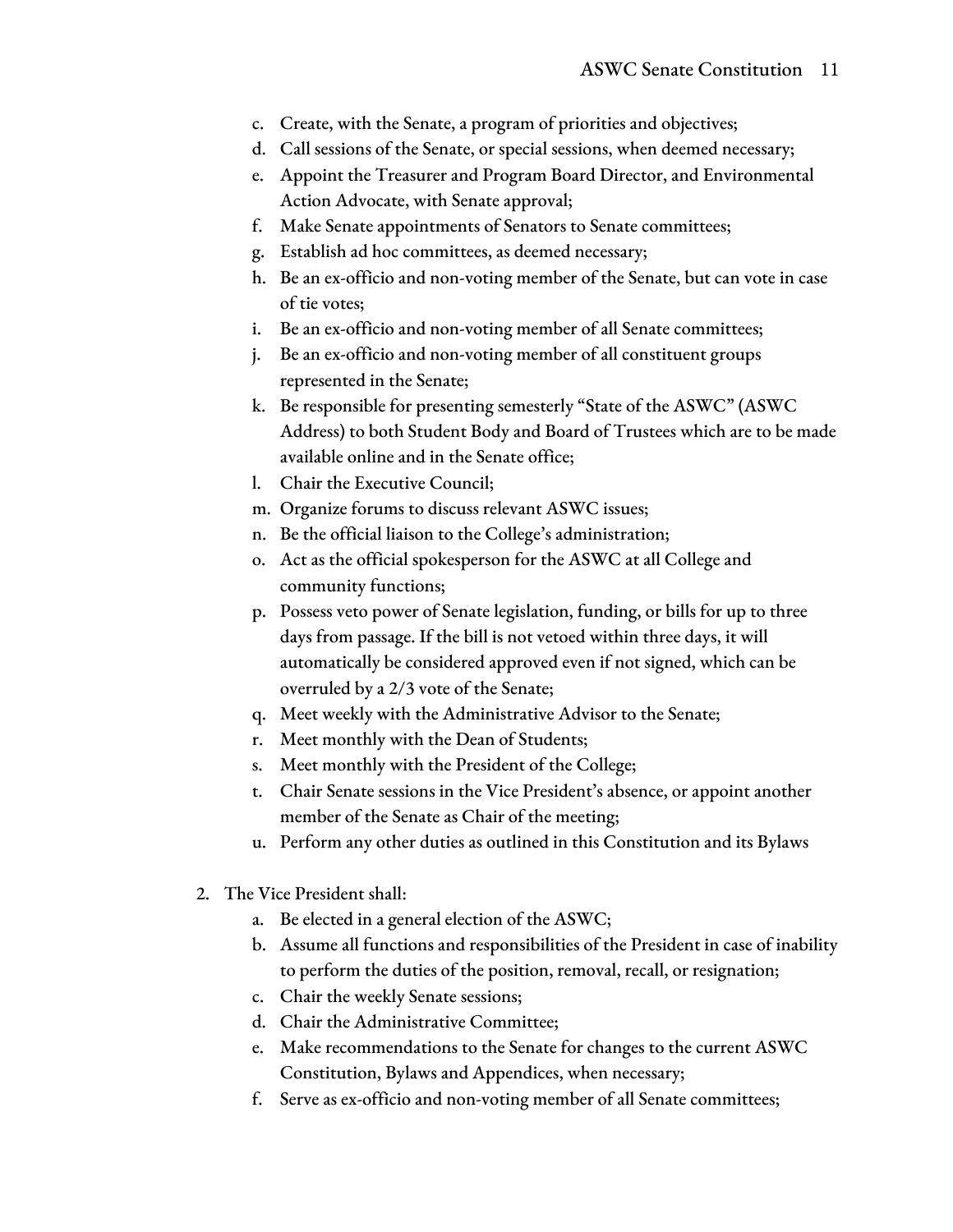- g. Be a non-voting member of the Senate;
- h. Work to continuously improve the representation between Senators and their constituencies;
- i. Obtain biweekly committee reports from Senators' committee chairs;
- j. Assign scheduled office time to Senators on a semester basis;
- k. Monitor with the ASWC Treasurer the disbursement and use of all funds to the Senators and Executive Cabinet;
- l. Perform any other duties as outlined in this Constitution and its Bylaws.
- m. Plan all retreats for the Senate.
- 3. The Campus Relations Director shall:
	- a. Be elected in the general election of the ASWC;
	- b. Be a non-voting member of the Senate;
	- c. Serve as Chair of the Campus Relations Committee;
	- d. Take independent action to research concerns, problems, or issues relating to the ASWC and provide the Senate with information;
	- e. Assist the President in facilitating good relations with the Senate and members of the ASWC;
	- f. Manage and update the ASWC website and all other electronic resources of the Senate;
	- g. Collect end of year reports from all Senators;
	- h. Collect and preserve all Senate related articles released weekly in the media in the Senate office;
	- i. Work to promote the body and constituencies of the Senate throughout the ASWC;
	- j. Help the President fill all ASWC appointed positions, including Auxiliary Committees and Media Council;
	- k. Notify campus publications and the ASWC of Senate proceedings throughout the ASWC;
	- l. Assist the President and Senate in coordinating advocacy efforts on behalf of the Senate;
	- m. Assist Student Body Representatives with performing duties as outlined by the ASWC Constitution;
	- n. Perform any other duties as outlined in this Constitution and its Bylaws.
- 4. The Secretary shall:
	- a. Be elected in a general election of the ASWC;
	- b. Keep detailed minutes of all Senate sessions;
	- c. Process all actions approved by the Senate;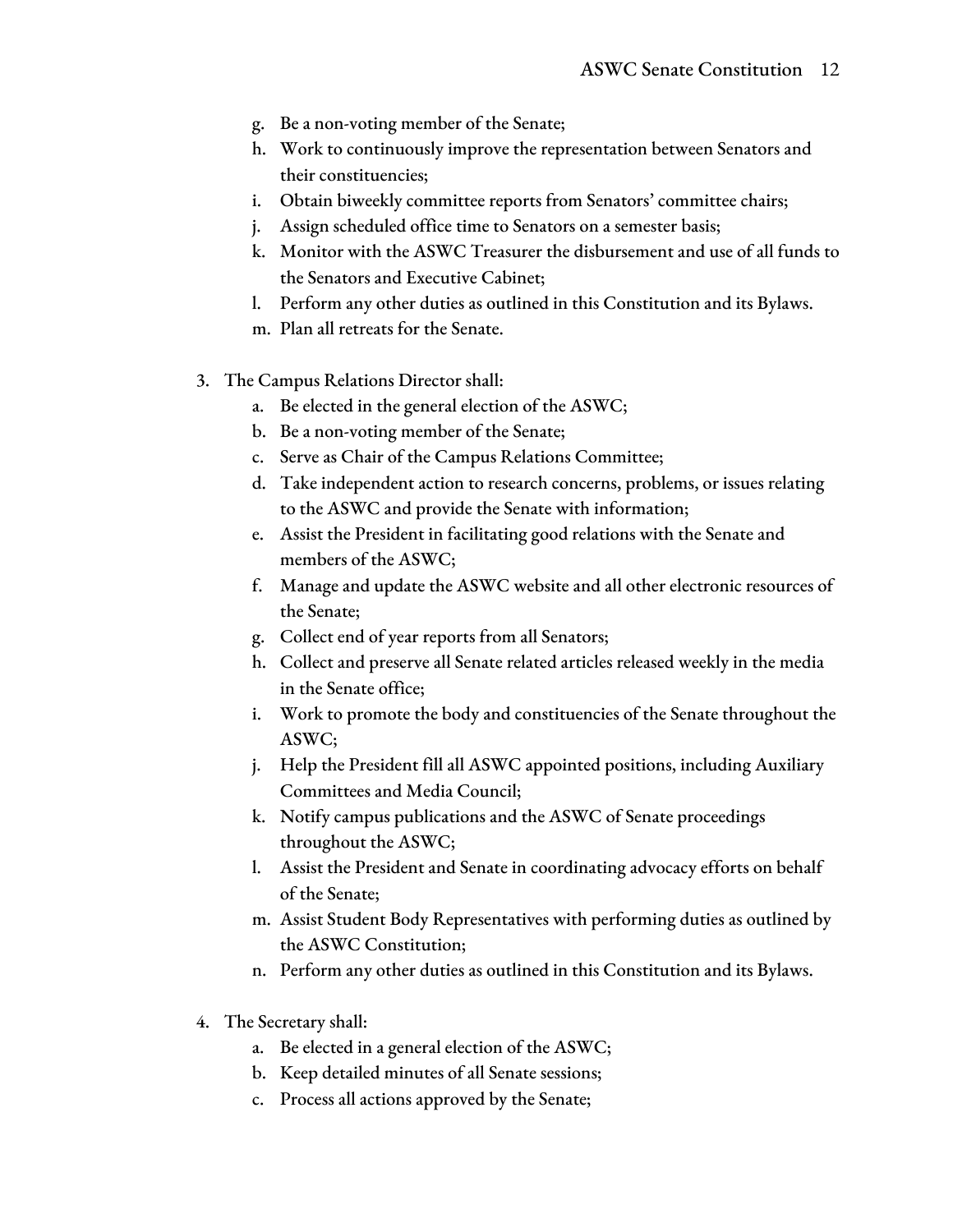- d. Post agendas and minutes available online for all students;
- e. Keep accurate and updated Senate files;
- f. Compile all agendas, minutes, and actions by Senate at the end of the term;
- g. Serve as Chair of the Elections Committee;
- h. Be a non-voting member of the Senate;
- i. Notify Senators of sessions;
- j. Take attendance at Senate sessions and determine if a quorum is present;
- k. Perform other duties as assigned by the President and Senate regarding any other clerical tasks;
- l. Perform any other duties as outlined in this Constitution and its Bylaws.
- 5. The ASWC Treasurer shall:
	- a. Be elected in the general election of the ASWC via the outlined process in Article II Subsection E of the Election Code;
	- b. Be the chief financial officer (CFO) of the ASWC;
	- c. Keep accurate and updated records of all ASWC accounts;
	- d. Submit weekly financial reports at Senate sessions. The report must include two separate sections: Operations budget of the Senate, which shall include Program Board, and allocated money to clubs and organizations on campus;
	- e. Chair the Budget Committee;
	- f. Request yearly or semester budgets from recognized councils, coalitions, and governing bodies;
	- g. Be responsible for monitoring all officially recognized councils, coalitions, and governing bodies;
	- h. Co-sign all check requests, reimbursements, or any other forms of fund disbursement from ASWC to student organizational accounts regarding Senate funding;
	- i. Set procedures and standards, through the Budget Committee with the assistance of the OSE Office, for all ASWC and organizational accounts;
	- j. Be empowered to freeze ASWC or organizational accounts immediately if questions of impropriety arise. The President must then be notified, and the freeze becomes an immediate agenda item for the next meeting;
	- k. Be a non-voting member of the Senate;
	- l. Perform any other duties as outlined in this Constitution and its Bylaws.

#### *C. Of icer Qualifications*

1. The President, Vice President, Campus Relations Director, Secretary, and Treasurer shall be full time students with a cumulative GPA of at least 2.7 at the time of nomination.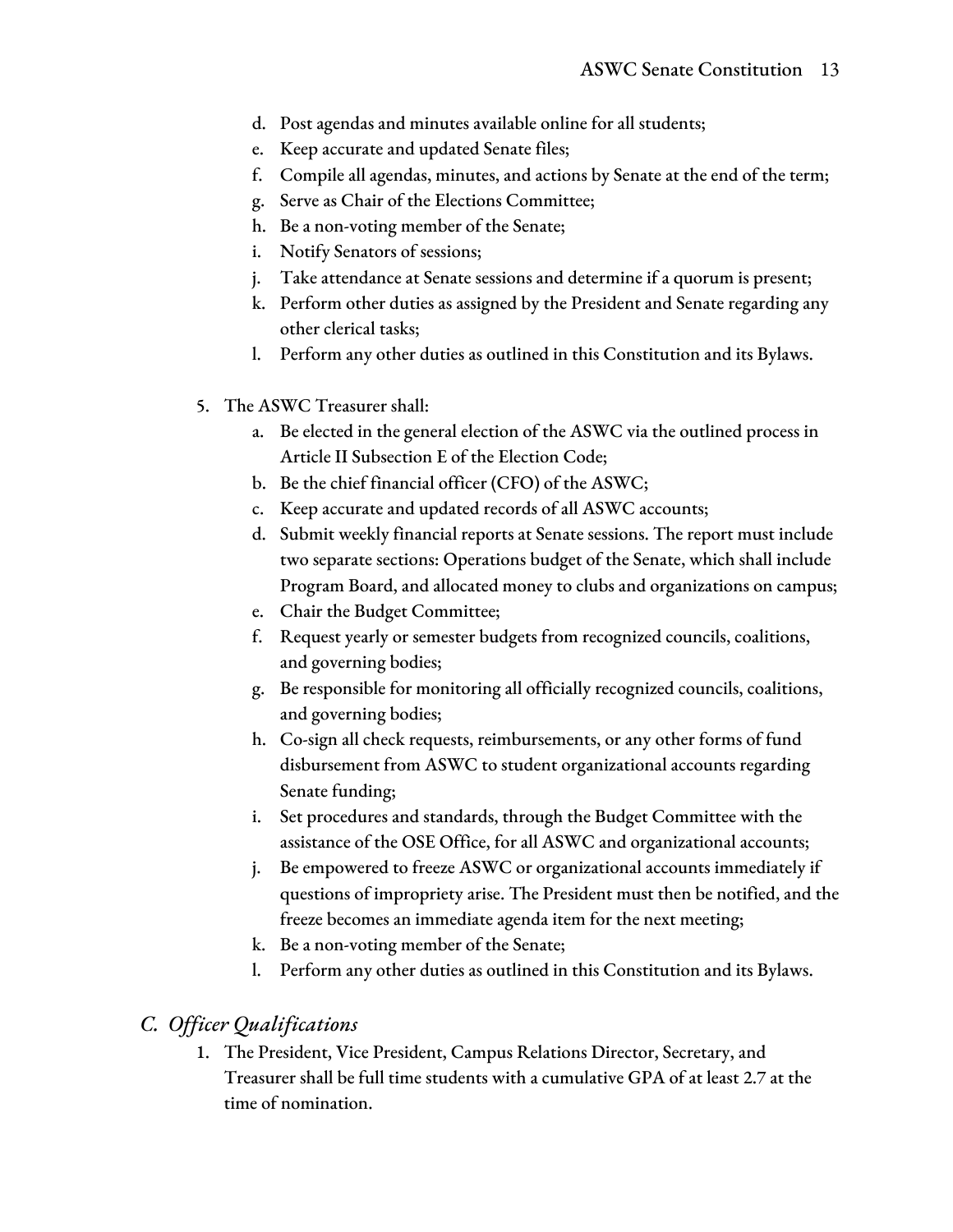- 2. The President, Vice President, Campus Relations Director, Program Board Director, Secretary, and Treasurer must be in good standing as otherwise defined by the College at the time of nomination.
- 3. The President, Vice President, Campus Relations Director, Program Board Director, Secretary, and Treasurer shall have completed two full-time semesters at Whittier College, and have served one term on the Senate Table.
- 4. No student is eligible to run or to be appointed for an office for which they will be unable to complete the term of office.
- 5. Candidates for the offices must adhere to any other standards set forth by the Elections Code.
- 6. There shall be an appeals process established and made known to prospective candidates. Notice of the appeals process is to be added to the "Candidate Packet."
- 7. The Elections Committee establishes a "Candidate Packet" of information that must be completed in order to run in an ASWC election.
- 8. The "Candidate Packet" includes the following;
	- a. Signatures from the student body
	- b. Academic good standing signature
	- c. Disciplinary good standing signature
	- d. Process for Appeals
- 9. If any piece of information is incomplete at the due date, each candidate with an incomplete packet is told when an appeals board will convene to hear their case, except in cases of academic probation and/or disciplinary good standing.
- 10. The appeals board shall consist of three people:
	- a. The Faculty Advisor or their designee
	- b. The Administrative Advisor or their designee
	- c. The Secretary of the Senate, who serves as the chair of said board, or any other Senator, appointed by the membership, that is not running in the elections
- 11. The following are items that may not be appealed:
	- a. Academic probation
	- b. Disciplinary good standing
- 12. The appeals board shall meet, review, and render a decision within a 4 hour period of receiving that appeal as to give the candidate time to plan their campaign.
- 13. The appeals process is as follows:
	- a. The Secretary briefs members of case(s) brought before them.
	- b. A meeting is called and participant is notified.
	- c. The board reviews the case and calls participant in for questioning.
	- d. The meeting shall be closed to review all information.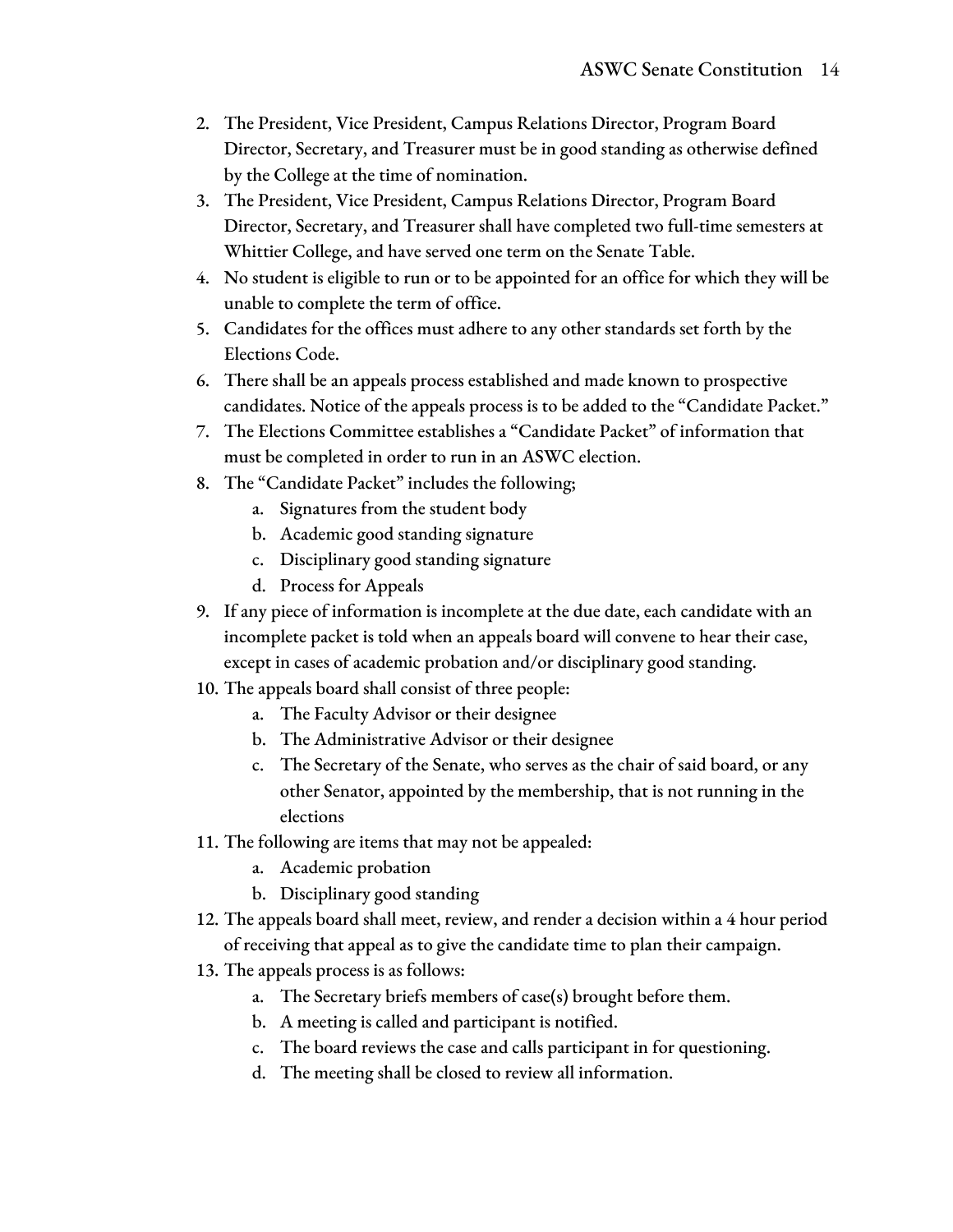- e. The board renders a decision based on all the information at the time of the review.
- f. The board notifies the participant in a timely manner.
- g. The board notifies the Senate at the next Senate session of the board's decision.
- 14. The appeals board shall make a unanimous decision. The appeals board shall give its decision(s) to the Senate about those candidates that are able to run in the election.

#### *D. Candidates, Elections, and Appointments*

- 1. Candidates may be placed on the ballot by the Elections Committee according to the procedures outlined in the Election Code.
- 2. The general elections shall be no earlier than the first week of April, and no later than the third week of April.
- 3. All contested elections shall be declared by plurality. If the election is uncontested, a vote of 50%+1 vote shall be required for the candidate to be declared winner.
- 4. A consensus or 2/3 majority of the voting body of Senate shall be required for approval of the candidates for the offices of Program Board Director, ASWC Treasurer, and Governing Bodies.
- 5. If the Elections Committee has not declared a winner(s) by the beginning of the new term of office, the incumbent(s) shall remain in office until a winner is declared.
- 6. Neither elected nor appointed officials shall hold more than one office at the same time.
- 7. If there are no candidates for an office, the office will be considered according to the procedures of Article XI.
- 8. Procedures for campaigning and elections are detailed in the Elections Code.
- 9. All decisions concerning elections shall be determined by the following, in order of decreasing precedence:
	- a. This Constitution
	- b. The ASWC Bylaws
	- c. ASWC Senate

#### *E. Term of Of ice*

1. Unless otherwise stated, all officers shall be elected/appointed for a one-year term, beginning with the last Senate session of the Spring Term and ending on the last Senate session of the following Spring Term; with the exception of the First-Year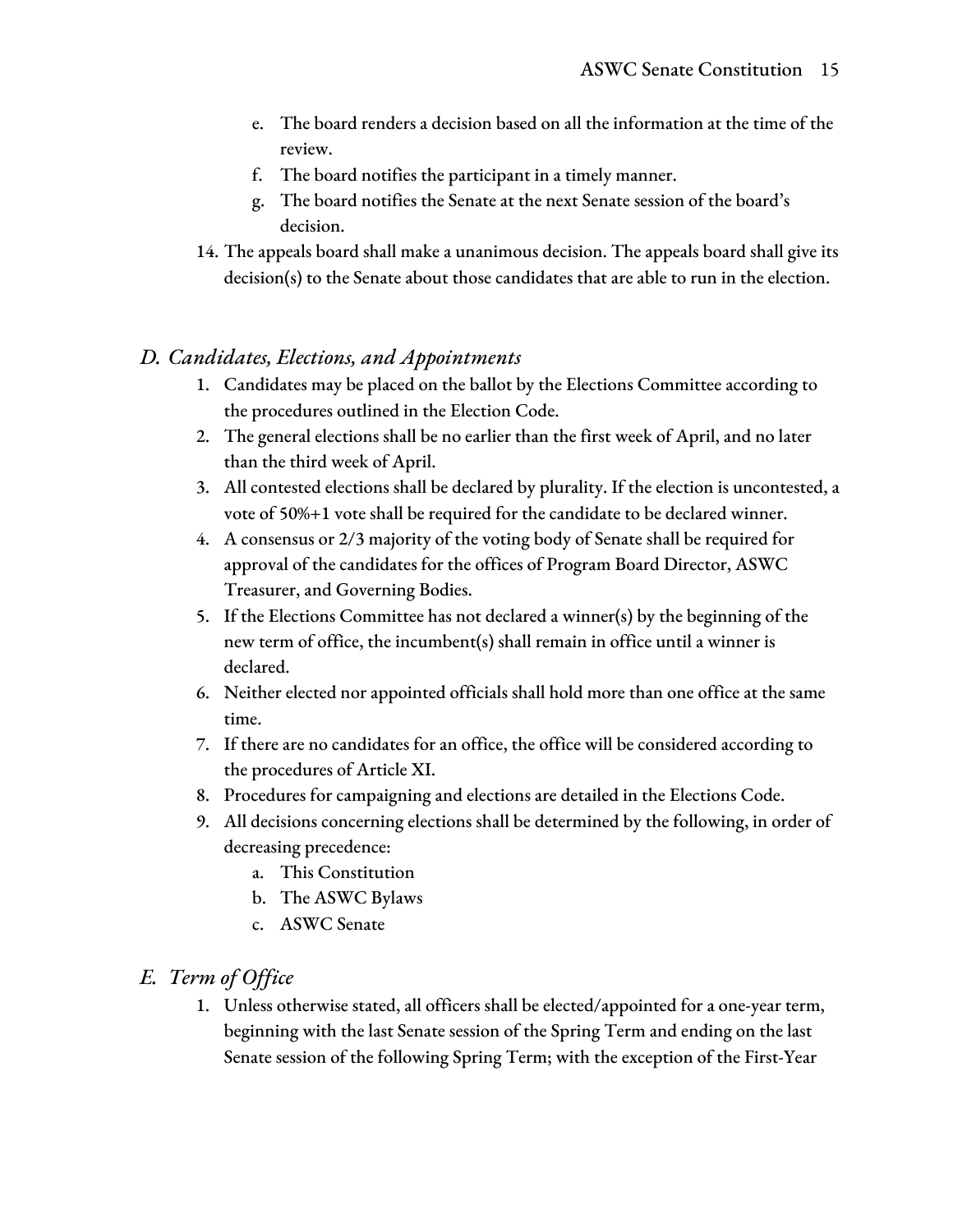Class Council (FCC) who shall serve after Fall Elections and ending on the same Senate session as stated previously.

- 2. There shall be a Transition Retreat with the incumbents and newly elected/appointed officials and representatives, which will be held after the start of the Fall Term.
- 3. There shall be a "Goal Setting" retreat after the conclusion of the "Jan Term".
- *F. Of icer Stipends*
	- 1. Executive member stipends are not to exceed \$2400 nor fall short of \$1900 per semester,
	- 2. The Budget Committee possesses the discretion to recommend, review, and withhold Executive stipends reliant upon the performance of Executive Members,
		- a. Members of the ASWC, including all students and staff, possess the right to initiate Executive Member stipend discussion/stipend reconsideration upon request at a Budget Committee meeting,
		- b. Upon request, the Budget Committee must collect evidence of negligence from the individual raising concern,
		- c. Upon completion of evidence collection, Budget Committee must table stipend discussion until the next Senate meeting in which the table will discuss and propose an alteration to be voted upon by the table with 2/3rds approval;
	- 3. Stipend payments, including amount and date of payment, are to be made available on the ASWC Senate website and posted as part of the budget outside of the Senate Office.

### **ARTICLE IX: Legislature**

#### *A. Duties*

- 1. The Legislature shall consist of all elected and appointed Senators.
- 2. The Legislature facilitates the flow of information between the Senate and its various constituencies.
- 3. The Legislature ensures that the concerns of the ASWC receive a fair and impartial hearing.
- 4. The Legislature promotes programs providing for more effective relationships between the Senate, the faculty, and the administration.
- 5. All Legislators must attend the Transition Retreat.
- 6. All Legislators must set five hours a week of office time as defined by Article VI of the Bylaws.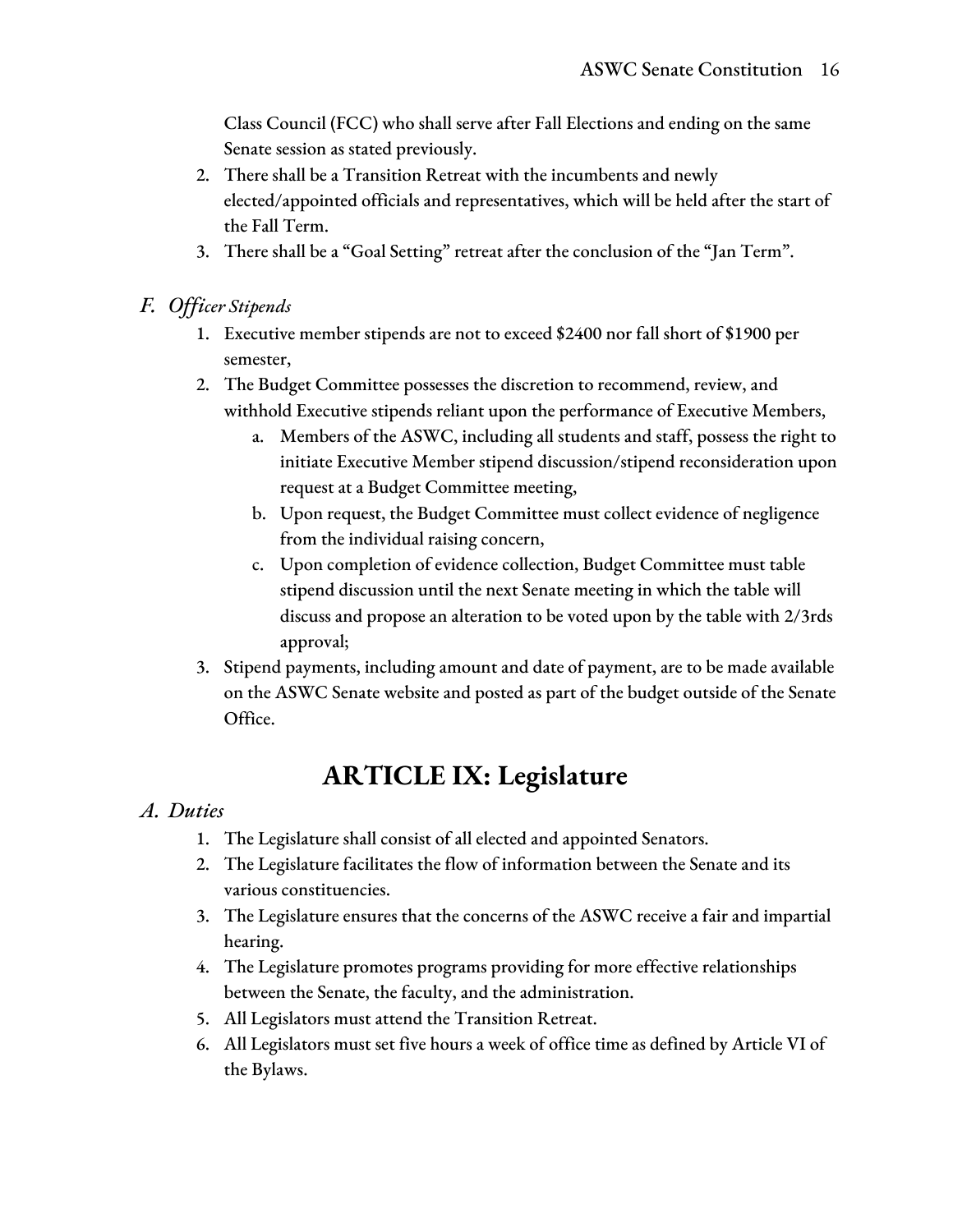- 7. The Legislature has the power to override a veto by the President by a ⅔ vote or consensus approval of the voting representatives present.
- 8. All members must remain in academic and disciplinary good standing throughout their term in office.
- 9. All members of the Legislature must maintain a cumulative 2.5 grade point average (GPA) throughout their term in office.
- 10. All Legislative members must submit proof of academic and disciplinary good standing to the Senate at the time of election, appointment and/or approval.

#### *B. Senators*

- 1. The following are the Senators of the Senate, a total of seventeen:
	- a. Inter-Club Council Senator
	- b. Inter-Society Council Co-Chairs (two)
	- c. Media Council Senator
	- d. Residence Hall Representative
	- e. Commuter Representative
	- f. First-Year Class President
	- g. Diversity Council Senator
	- h. Student Body Representatives (Three)
	- i. Poet Student Athlete Leadership Academy Co-Chairs (one representative of the male sports teams, one representative of the sports female teams)
	- j. Social Justice Coalitions Senator
	- k. Academic Affairs Council Representative
	- l. Environmental Action Advocate
	- m. Program Board Director
- 2. The Inter-Club Council (ICC) Senator shall:
	- a. Be one person;
	- b. Be chosen by Inter-Club Council according to rules set forth by that constituency and the Senate, and be approved with consensus or ⅔ approval of the voting Senators present;
	- c. Work with the OSE Office to promote membership in active clubs;
	- d. Be a voting member of the Senate;
	- e. Be a liaison from the Senate to Inter-Club Council.
- 3. The Inter-Society Council (ISC) Co-Chairs shall:
	- a. Be two people;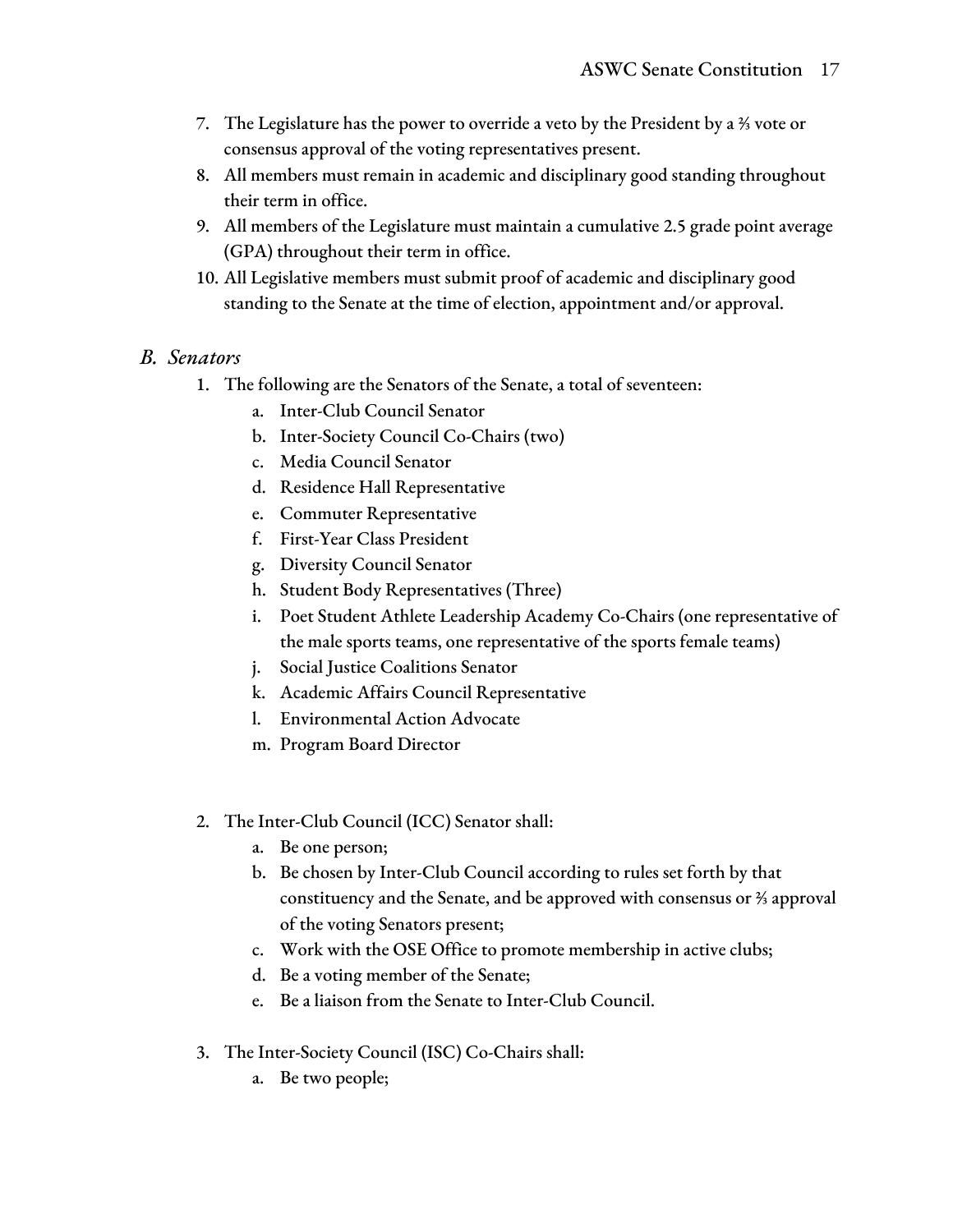- b. Be chosen by ISC according to rules set forth by that constituency and the Senate, and be approved by consensus or 2/3 approval of the voting Senators present;
- c. Be voting members of the Senate;
- d. Be liaison from the Senate to ISC.
- 4. The Media Council Co-Chairs shall:
	- a. Be one person;
	- b. Be chosen by Media Council according to rules set forth by that constituency;
	- c. Be advisory members to the Senate without possession of a vote;
	- d. Be a liaison from the Senate to Media Council.
- 5. The Residential Hall Representative shall:
	- a. Be one person;
	- b. Be elected by Residential Hall students or appointed with a ⅔ approval of the voting Senators present;
	- c. Be a voting member of the Senate.
- 6. The Commuter Senator shall:
	- a. Be one person;
	- b. Be an off-campus student;
	- c. Be elected by the off-campus students;
	- d. Be a voting member of the Senate;
	- e. Act as an intermediary between the Senate and off-campus students;
	- f. Be responsible for establishing and chairing an Off-Campus Committee as a standing committee outside the standing committees established by the Senate and ASWC President;
	- g. Be liaisons from the Senate to the Commuter Student Association.
- 7. The First-Year Class President shall:
	- a. Be one person;
	- b. Be an elected member of the First-Year Class;
	- c. Be a voting member of the Senate;
	- d. Schedule all FCC meetings;
	- e. Prepare the agenda for all FCC meetings;
	- f. Preside over all FCC meetings;
	- g. Create, with the FCC, a program of priorities and objectives that will bring the First-Year class closer together;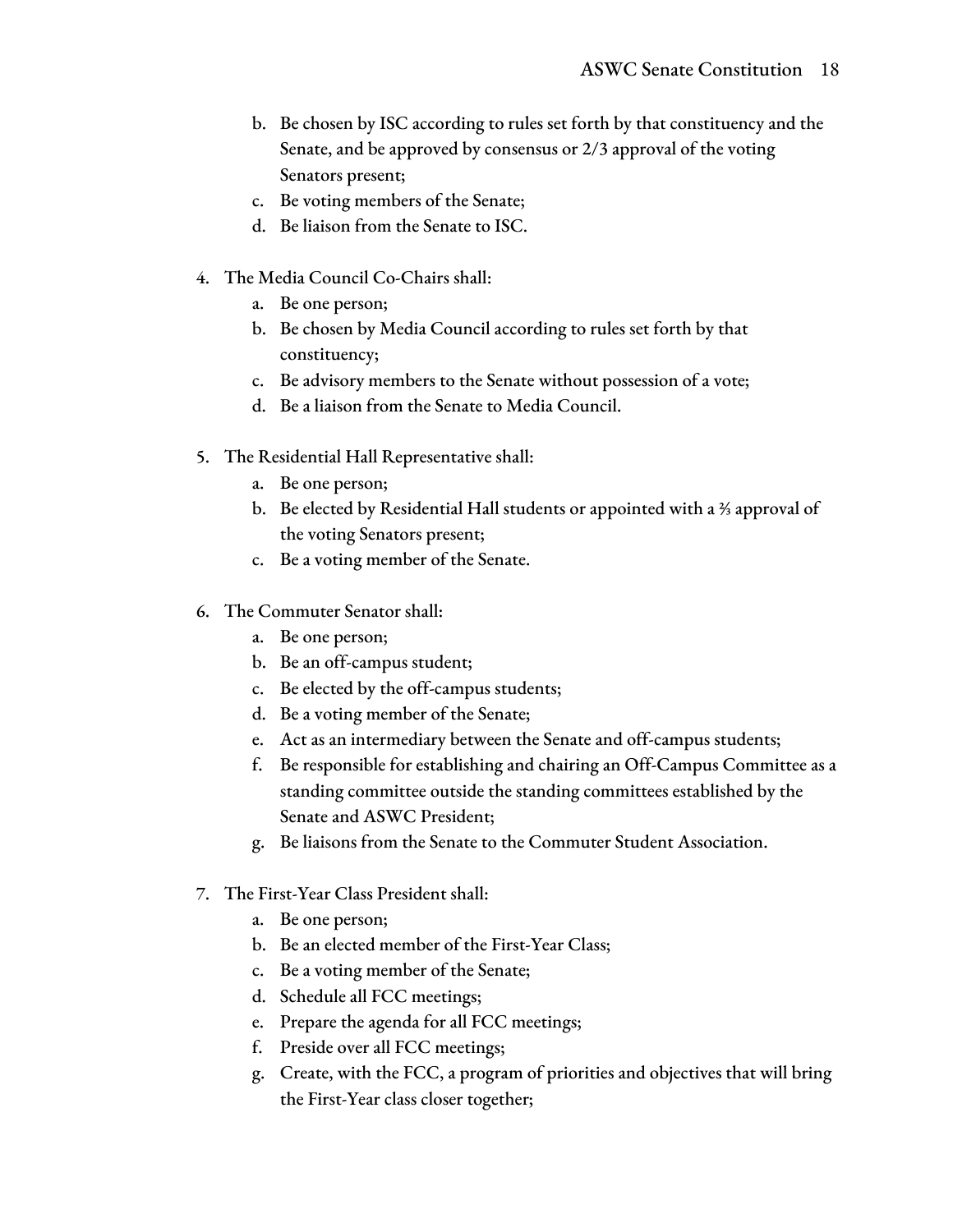- h. Be a liaison from the Senate to the First-Year Class and FCC.
- 8. The Diversity Council Representative shall:
	- a. Be one person;
	- b. Be chosen by the Diversity Council according to rules set forth by that constituency and the Senate, and be approved by consensus or ⅔ approval of the voting members present;
	- c. Be a voting member of the Senate;
	- d. Be a liaison from the Senate to the Diversity Council.
- 9. The Student Body Representatives shall:
	- a. Be three people elected in a general election of the ASWC or appointed by the president or appointment committee;
	- b. Be responsible for holding a forum for student concerns;
	- c. Be a voting member of the Senate;
	- d. Be a liaison between the Senate and the student body;
	- e. Be responsible for organizing at least two (2) forums per semester for the voicing of student concerns;
	- f. Have cohesive weekly meetings that are publicized to the student body;
	- g. Increase the communication lines between the student body and the Senate by posting any publicity that does not include election materials or personal propaganda;
	- h. Perform any other duties as outlined in this Constitution;
	- i. Establish standing class committees to address student concerns on campus.
- 10. The Non-Traditional Student Experience Representative:
	- a. Be one person elected in a general election of the ASWC or appointed by the president or appointment committee;
	- b. Be responsible for representing non-traditional students on campus;
	- c. Be a voting member of the Senate;
	- d. Perform any other duties as outlined in this Constitution;
	- e. Create or maintain a committee responsible for addressing and streamlining the acknowledgement of non-traditional student needs.
- 11. The Poet Student Athletic Leadership Academy (PSALA) Co-Chairs shall:
	- a. Be two people, one representative of male teams and one representative of female teams;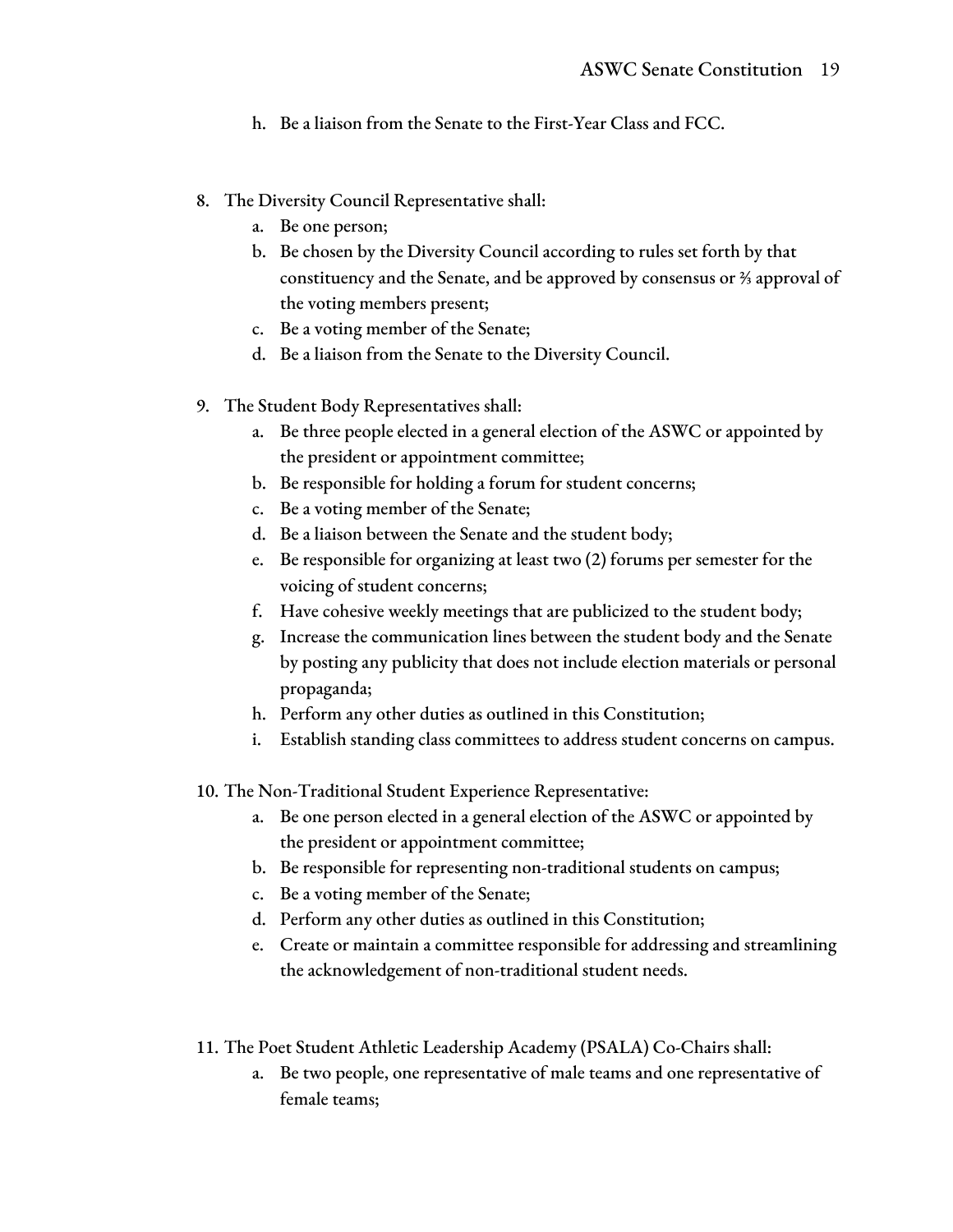- b. Be chosen by PSALA according to rules set forth by that constituency and the Senate, and be approved by consensus or 2/3 approval of the voting Senators present;
- c. Be voting members of the Senate;
- d. Be liaisons from the Senate to all student athletes.
- 12. The Social Justice Coalition (SJC) Senator shall:
	- a. Be one person;
	- b. Be chosen by SJC according to rules set forth by that constituency and the Senate, and be approved with consensus or 2/3 approval of the voting Senators present;
	- c. Work with the OSE Office to promote membership in active clubs;
	- d. Be a voting member of the Senate;
	- e. Be a liaison from the Senate to SJC.
- 13. The Academic Affairs Council (AAC) Representative shall:
	- a. Be one person;
	- b. Be chosen by AAC according to rules set forth by that constituency and the Senate, and be approved with consensus or 2/3 approval of the voting Senators present;
	- c. Work with the Faculty Senate and Faculty Advisor to address AAC program ideas, concerns, etc.;
	- d. Be a voting member of the Senate;
	- e. Be a liaison from the Senate to AAC.
- 14. The Environmental Action Advocate shall:
	- a. Be one person;
	- b. Be elected in the general election of the ASWC;
	- c. Work with Faculty, Administration, and Groundskeeping to address environmentally centric program ideas, concerns, etc.;
	- d. Be a voting member of the Senate;
	- e. Function as the head of the Environmental Committee;
	- f. Be a liaison from the Senate to constituents with environmental concerns.
- 15. The Program Board Director shall:
	- a. Be one person;
	- b. Be chosen by Program Board according to rules set forth by that constituency and the Senate;
	- c. Be a voting member of the Senate;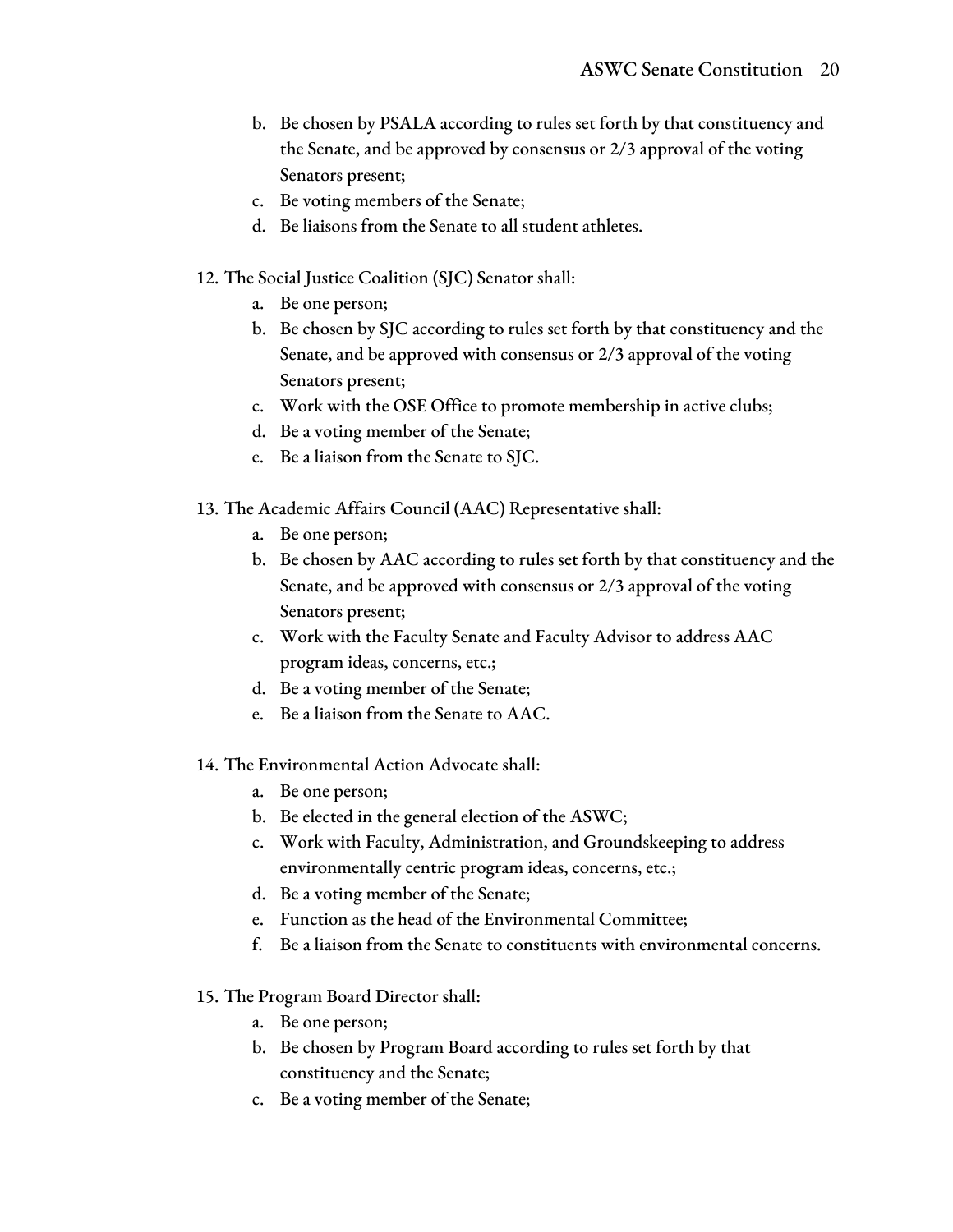- d. Schedule meetings of the Program Board, prepare agendas and preside over meetings;
- e. Be responsible for prioritizing the values of the student body;
- f. Be responsible for all program projections and financial allocations of Program Board;
- g. Appoint executive board members for Program Board and coordinators for each committee;
- h. Be a liaison from the Senate to Program Board.

#### *C. Qualifications*

- 1. All Senators shall be full-time students with at least a cumulative 2.5 grade point average (GPA) at the time of nomination.
- 2. All Senators must be in good standing as otherwise defined by the College.
- 3. No student is eligible to run or to be appointed for an office for which they will be unable to complete the term of office.
- 4. Candidates for Legislative offices must adhere to any other standards set forth by the Elections Code.
- 5. There shall be an appeals process established and made known to prospective candidates. Notice of the appeals process is to be added to the "candidate packet."
- 6. The Elections Committee establishes a "candidate packet" of information that must be completed in order to run in an ASWC election.
- 7. The "candidate packet" includes the following;
	- a. Signatures from the student body
	- b. Academic good standing signature
	- c. Disciplinary good standing signature
- 8. If any piece of information is incomplete at the due date, each candidate with an incomplete packet is told when an appeals board will convene to hear their case, except in cases of academic probation and/or disciplinary good standing.
- 9. The appeals board shall consist of four people:
	- a. The Faculty Advisor or their designee
	- b. The Administrative Advisor or their designee
	- c. The Secretary of the Senate, who serves as the chair of the appeals board, or any other Senator, appointed by the membership, that is not running in the elections
	- d. A non-Senate member serving on the Elections Committee that will not be running in the election who will be recommended by the Secretary and approved the voting members present.
- 10. The following are items that may not be appealed:
	- a. Academic probation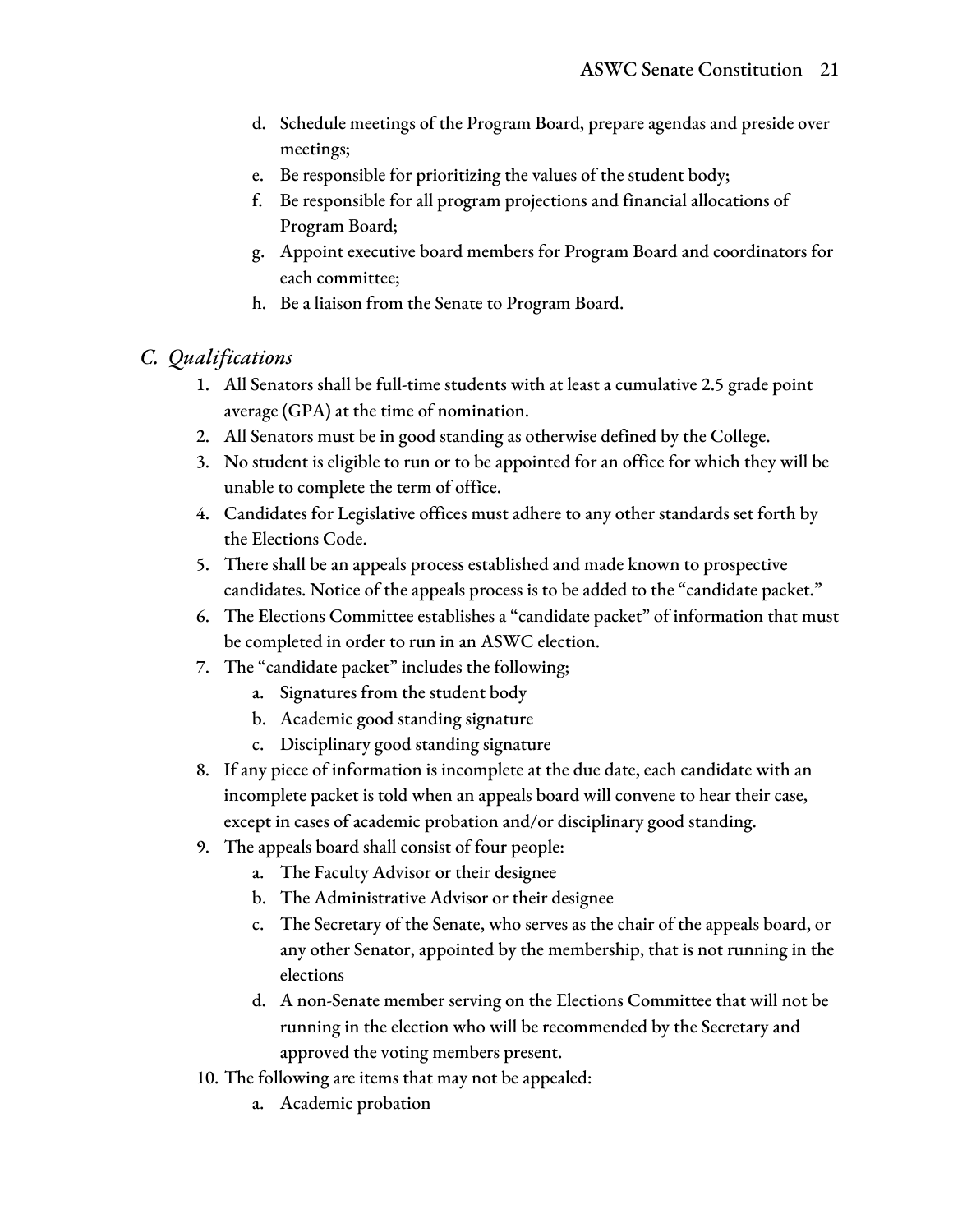- b. Disciplinary good standing
- 11. The appeals board shall meet review and render any decision within a 48-hour period of receiving the appeal as to give the candidate time to plan his/her campaign.
- 12. The appeals process is as follows:
	- a. The Secretary briefs members of the case(s) brought before them.
	- b. A meeting is called and participant is notified.
	- c. The board reviews the case and calls participant in for questioning.
	- d. The meeting shall be closed to review all information.
	- e. The board renders a decision based on all the information at the time of the review.
	- f. The board notifies the participant in a timely manner.
	- g. The board notifies the Senate at the next Senate sessions of the Board's decision.
- 13. The appeals board shall make a unanimous decision. The appeals board shall give its decision(s) to the Senate about those candidates that are able to run in the election.

#### *D. Candidates, Elections, and Appointments*

- 1. Candidates may be placed on the ballot by the Elections Committee, according to the procedures outlined in the Elections Code.
- 2. All Executive Council officers shall be elected or appointed for a calendar-year term, beginning on the first day of January Interim and ending on the last day of the Fall semester. All other Senators shall serve an academic-year term beginning on the first day of the Fall semester and ending on the last day of the Spring semester.
- 3. If the Elections Committee has not declared a winner(s) by the beginning of the new term of office, the incumbent(s) shall remain in office until winners are declared.
- 4. Neither elected nor appointed officials shall hold more than one office.
- 5. If there are no candidates for an office, the office will be declared vacant as of the third meeting of the Senate. The office will be filled according to procedures in the Elections Code.
- 6. All decisions concerning elections shall be determined by the following, in order of decreasing precedence:
	- a. This Constitution
	- b. The ASWC Bylaws
	- c. ASWC Senate
	- d. The Elections Code
- 7. Procedures for campaigning and elections are detailed in the Elections Code.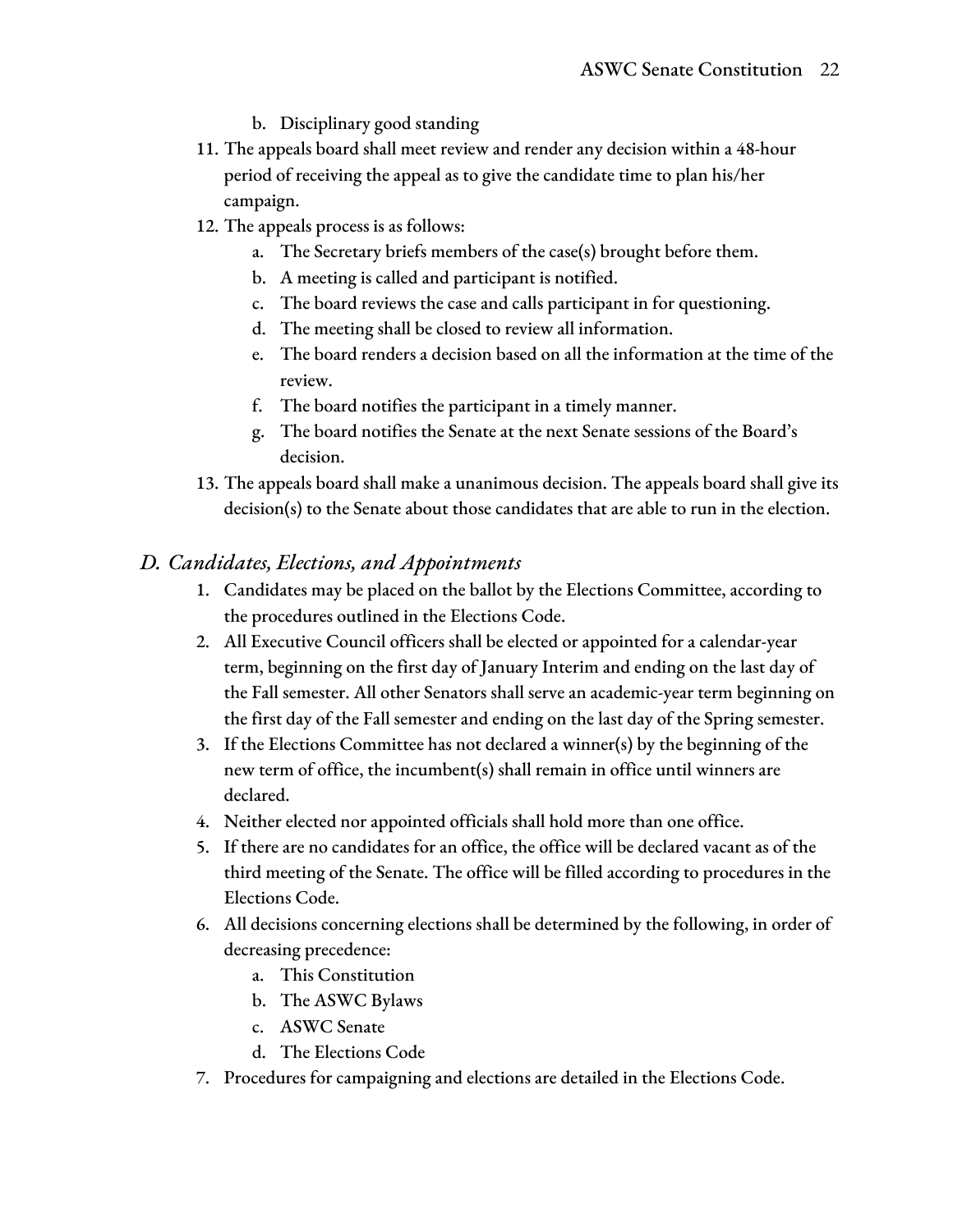# **ARTICLE X: Removal**

- A. Officers elected by the entire student body may be removed from office:
	- 1. By a vote of 2/3 of the voting Senators present; or
	- 2. By the student body in a recall election (see Article XI)
- B. Officers elected according to this constitution by a specific constituency (for example the Commuter Representative and the First-Year Class President) may be removed from office:
	- 1. By a vote of 2/3 of the voting Senators present; or
	- 2. By the student body in a recall election (see Article XI); or
	- 3. By their constituency in a recall election (see Article XI).
- C. Officers appointed by the President may be removed from office:
	- 1. By a vote of 2/3 of the voting Senators present; or
	- 2. By the President, with the consensus or 2/3 approval of the voting Senators present; or
	- 3. By the student body in a recall election (see Article XI).
- D. Officers appointed by other officers (First-Year Class Council) may be removed from office:
	- 1. By a vote of 2/3 of the voting Senators present; or
	- 2. By the President, with the consensus or 2/3 approval of the voting Senators present; or
	- 3. By the officer who appointed them, with the same approval process, if any, which was necessary to appoint them; or
	- 4. By the student body in a recall election (see Article XI).
- E. Officers appointed or elected under bylaws other than this constitution or the Bylaws may be removed from office:
	- 1. By a vote of 2/3 of the voting Senators present; or
	- 2. By the procedures set forth in those bylaws and approved by the Senate; or
	- 3. By the student body in a recall election (see Article XI).

### **ARTICLE XI: Recall**

- A. Recall elections will be supervised by the Elections Committee (except in the special case covered in section G).
- B. A recall election may be called by:
	- 1. A majority vote of the voting members present.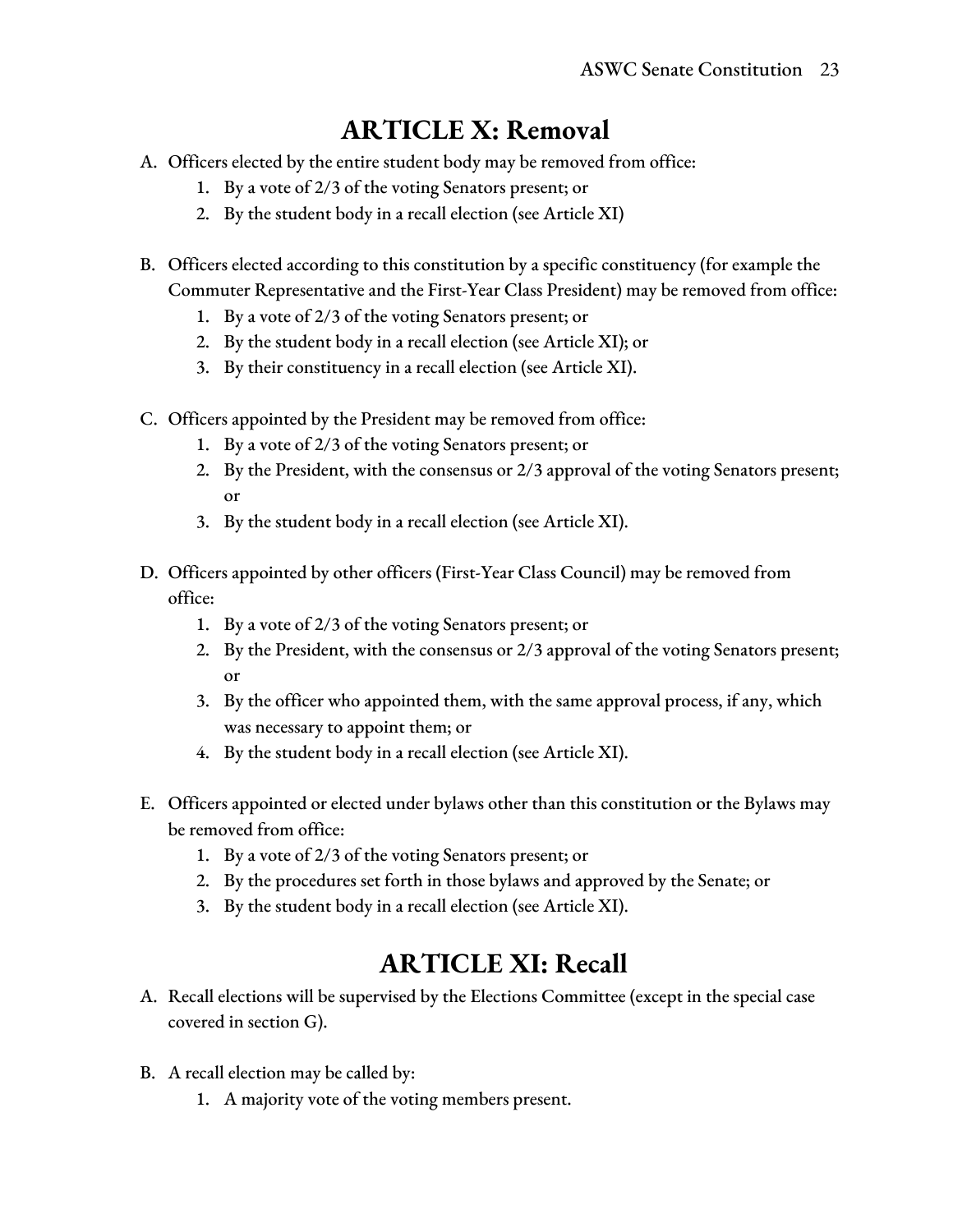- 2. Through a petition process described in section C.
- C. Petitions and the Petition process
	- 1. The petition must contain on each page a heading which includes the words "Recall Petition," the name of the person whose recall is being sought, and the reasons why the recall is being sought.
	- 2. The petitions are to be submitted to the Dean of Students or their designee who will be responsible for verifying that the conditions of Section 1 above are met, and for counting the number of full time students who have signed the petition.
	- 3. The Dean of Students or their designee will submit to the President of the Student Body and to the chair of the Elections Committee a notice including a copy of the heading (see section 1 of this section) of the petition and the number of full time students who have signed the petition.
	- 4. If the subject of the recall is a Constituency Senator, the Dean of Students or their designee will be responsible for determining that the signatures represent either 15% of the entire student body or 15% of the constituency which the officer subject to recall represents.
	- 5. Under no circumstances will any names of people signing a petition be made known to any member of the student government or its agencies.
- D. Recall elections will be held within two weeks of the call. The ballot will contain the words "Recall Election," the name of the person subject to recall and the two choices: "(name) should remain as (position)," and "(name) should be removed as (position)."
- E. Participation of at least thirty percent of the full time registered Whittier College student population is needed to consider the vote of a recall election. If a 2/3 count of the above mentioned minimum thirty percent (30%) of students voting vote in favor of a recall, the subject of the recall will be removed from their position in student government. The position will be filled as stated in Article XI.
- F. All other details of the procedure shall be described in the Election Code.
- G. If it is a member of the Elections Committee who is subject to recall, the process described above will be modified as follows:
	- 1. The notice described in section C, paragraph 3 above will be submitted to the ASWC President and the ASWC Vice President.
	- 2. The President, with the approval of the Legislature, will appoint a Special Elections Committee, which will assume the duties of the (existing) Elections Committee for the purposes of this recall election. The Senate may, at its option, appoint members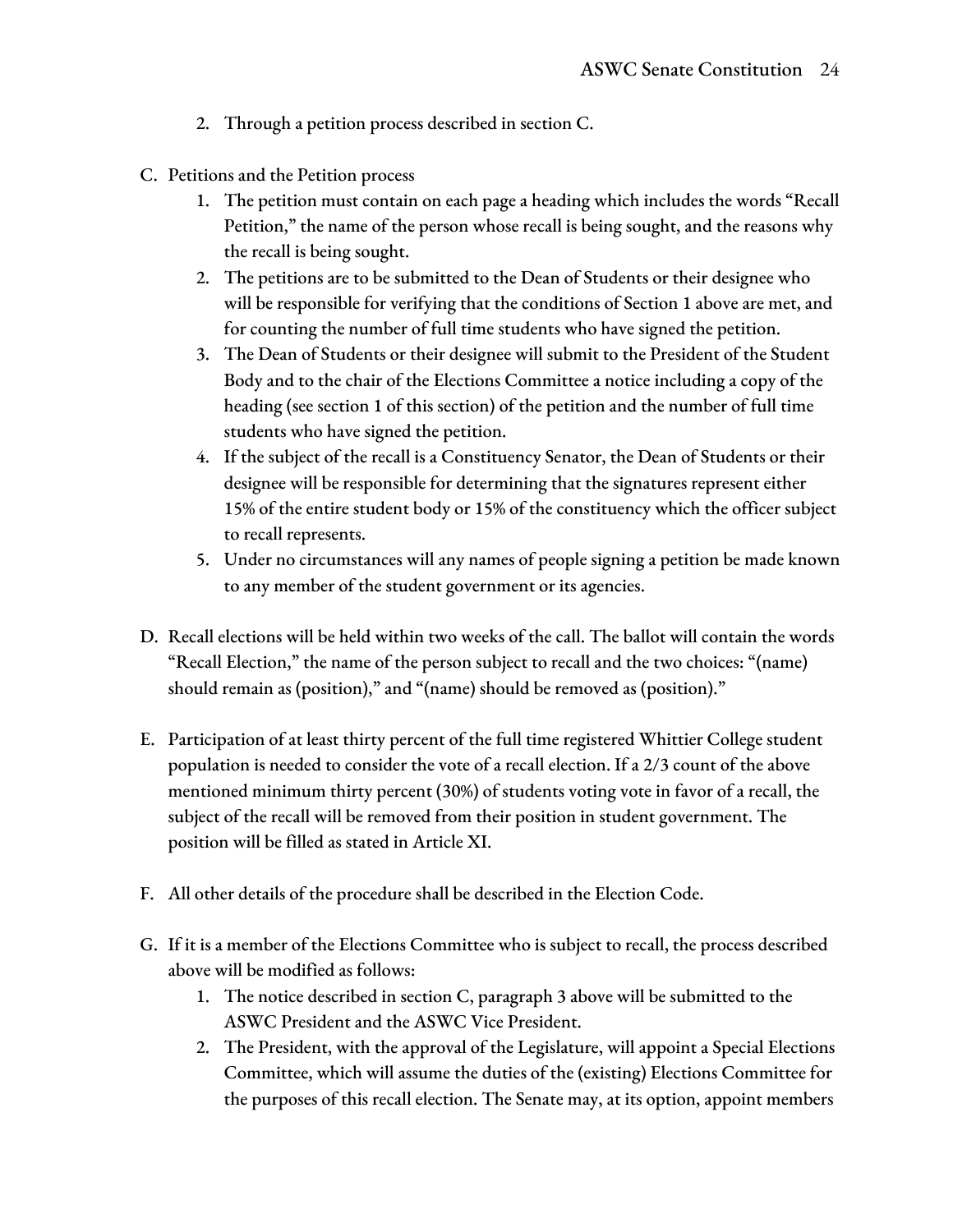from the (existing) Election Committee (except the person subject to recall) to the Special Election Committee.

- 3. The Special Election Committee will have the same authority and be bound by the same rules as the Elections Committee.
- 4. All election duties not related to this recall will continue to be handled by the (existing) Elections Committee. The subject of the recall process shall not participate in (existing) Elections Committee business while the recall process is in progress.
- 5. The process will continue as described in paragraphs A through F above with Special Election Committee taking the role of the (existing) Elections Committee for the recall election.

### **ARTICLE XII: Vacancies**

- A. If the position of President becomes vacant for any reason, the position will be filled by the Vice President, or if that office is vacant, by the Campus Relations Director, or if that office is vacant by the Secretary or, if both offices are vacant, by the method described in section B of this article.
- B. If an elected position other than the President becomes vacant for any reason, the position will be filled by one of the methods below. Which method is to be used will be decided by a majority vote of the Senate.
	- 1. Election by the student body or, if the position represents a particular constituency, by that constituency.
	- 2. Appointment by the President, with the consensus or two-thirds (2/3) approval of the voting Senators present.
- C. The Senate may choose to fill the office temporarily while the procedures in section B of this article are being carried out. If so, the President with the ⅔ approval of the Senate will appoint someone to fill the position until a permanent replacement is chosen.
	- 1. The temporary office holder is not eligible to run in an election, but is eligible for a permanent appointment.
	- 2. The temporary office holder has all the rights, duties, and privileges of a permanent holder of that position.
- D. If an appointed position becomes vacant for any reason, a replacement will be appointed by the same procedure by which the position is normally filled.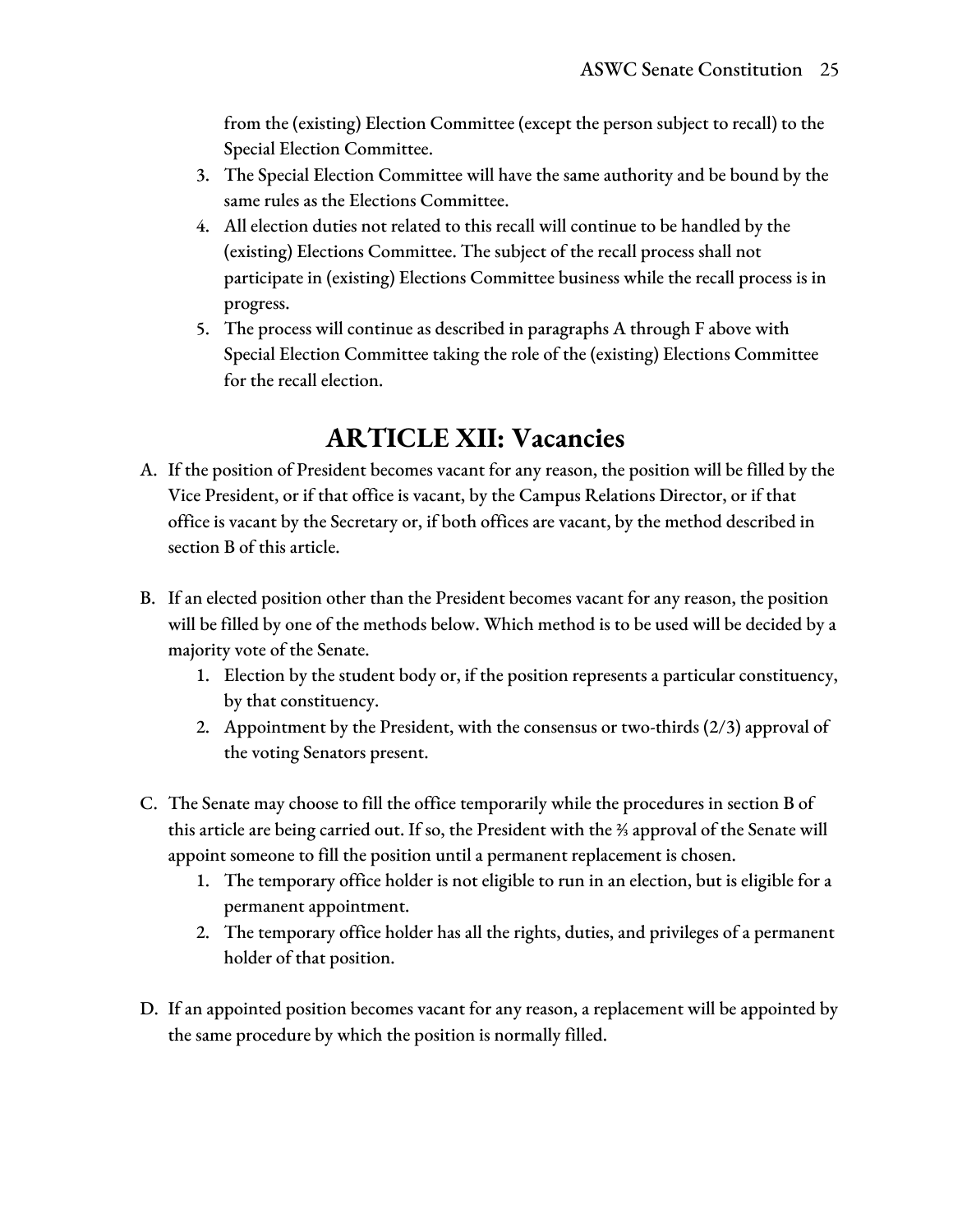E. All Legislators elected by constituencies, appointed by constituencies, or appointed by the President must be named by the new administration, at the time of the Transition Retreat in January.

### **ARTICLE XIII: Initiatives**

- A. Any matter over which a governing body or committee of the ASWC has jurisdiction may be brought to a vote of the student body by an initiative containing ten percent (10%) of the student body's signatures. The Elections Committee will be responsible for holding an election for the purpose of voting on the proposal within two weeks. The decision on the matter will be determined by a majority vote in that election.
- B. Definition of an Initiative:
	- a. An initiative is a concern that pertains to larger, ongoing manners that affect the entire student body and/or staff on campus as a whole (i.e. sustainability, ADA compliance).
	- b. An initiative specifically calls for a vote by the student body.
	- c. An initiative contains a description of the presented concern and a feasible course-of-action.
	- d. Administration will work with ASWC Senate to achieve the goals set forth by the initiative.
- C. Initiatives and the Initiative Process:
	- 1. The initiative must contain on each page a heading which includes the word "Initiative" and the full text of the proposal.
	- 2. The initiative is to be submitted to the Dean of Students or their designee who will be responsible for verifying that the conditions of part A above are met and for counting the number of full time students who have signed the petition.
	- 3. The Dean of Students or their designee will submit to the ASWC President and to the chair of the Elections Committee a notice including a copy of the heading (see paragraph 1 of this section) of the initiative and the number of full time students who have signed the petition with legible signatures and **ID number**.
		- a. The Dean of Students or their designee maintains full authority to designate whether the presented document is a petition or initiative, and exercises full right to move forward regarding that designation.
	- 4. Under no circumstances will any names of people signing an initiative be made known to any member of the ASWC.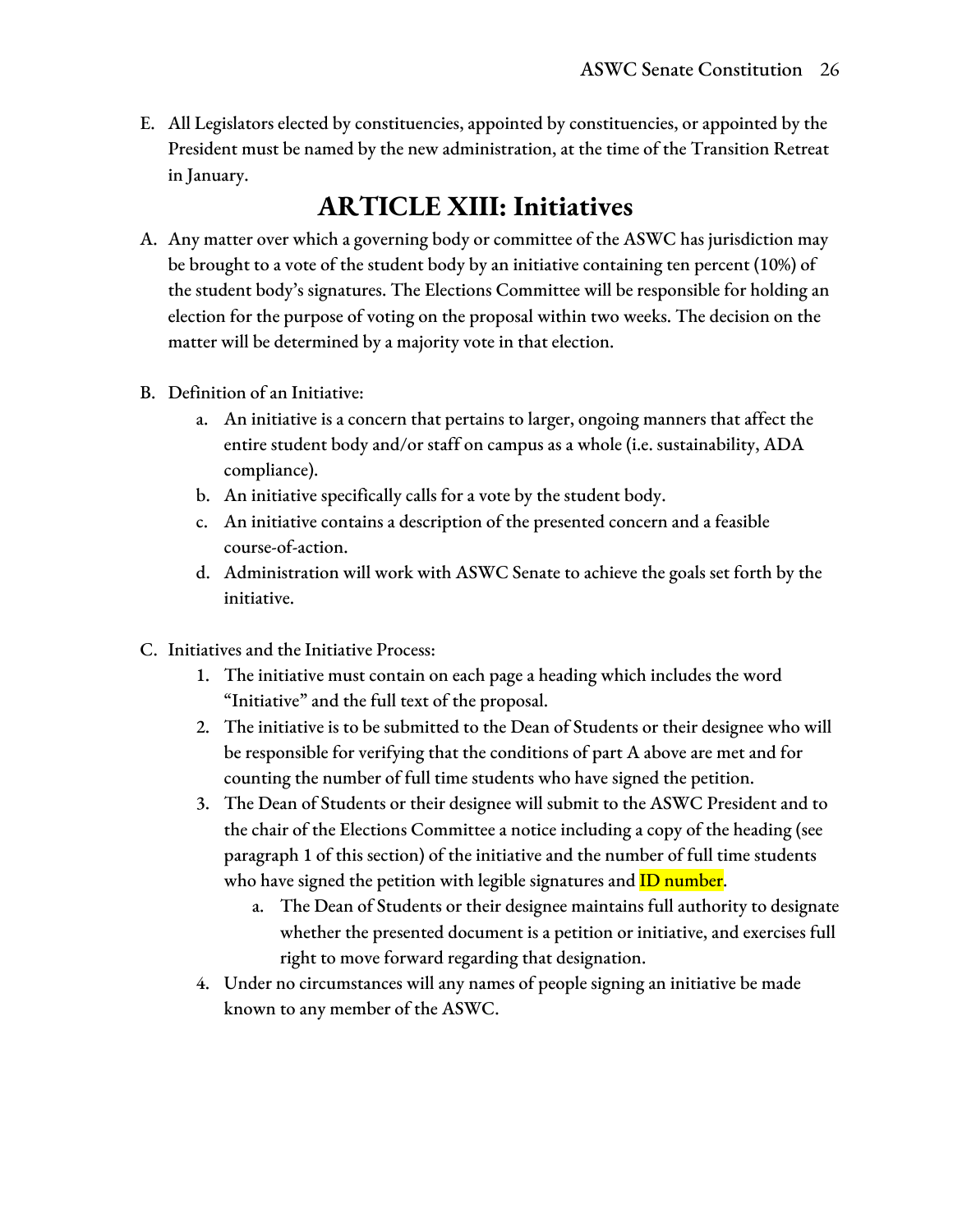### **ARTICLE XIV: Petitions**

- A. Any matter over which a governing body or committee of the ASWC has jurisdiction may be brought by the student body to the Senate by a petition containing ten percent (10%) of the student body's signatures.
- B. Definition of a petition:
	- a. A petition is a representation of student opinions on a particular matter that ASWC Senate holds jurisdiction over.
	- b. Petitions regard specific daily calendar considerations, bills, and/or budget requests brought to the ASWC Senate.
- C. The petition and petition process:
	- a. The petition must contain on each page a heading which includes the word "Petition" and a description of the item the petition wishes to address
		- i. If the petition is regarding a bill, the entirety of the bill must be physically attached to the petition.
		- ii. If the petition is regarding a budget request, they must request a print-out of the request from the current Treasurer to attach to the petition.
	- b. The petition is to be submitted to the Dean of Students or their designee who will be responsible for verifying that the conditions of part A and B above are met and for counting the number of full time students who have signed the petition.
	- c. The Dean of Students or their designee will submit to the ASWC President and to the chair of the Elections Committee a notice including a copy of the petition and the number of full time students who have signed the petition with legible signatures and **ID** number.
		- i. The Dean of Students or their designee maintains full authority to designate whether the presented document is a petition or initiative, and exercises full right to move forward regarding that designation.
	- d. Names of people signing a petition shall be made known to members of the ASWC Senate to allow for Senators to check for representation of their constituency.

### **ARTICLE XV: Bylaws**

A. The Bylaws of the ASWC may be amended by a two-thirds (2/3) vote of the voting Senators present or by a majority vote of the student body in an election called for that purpose.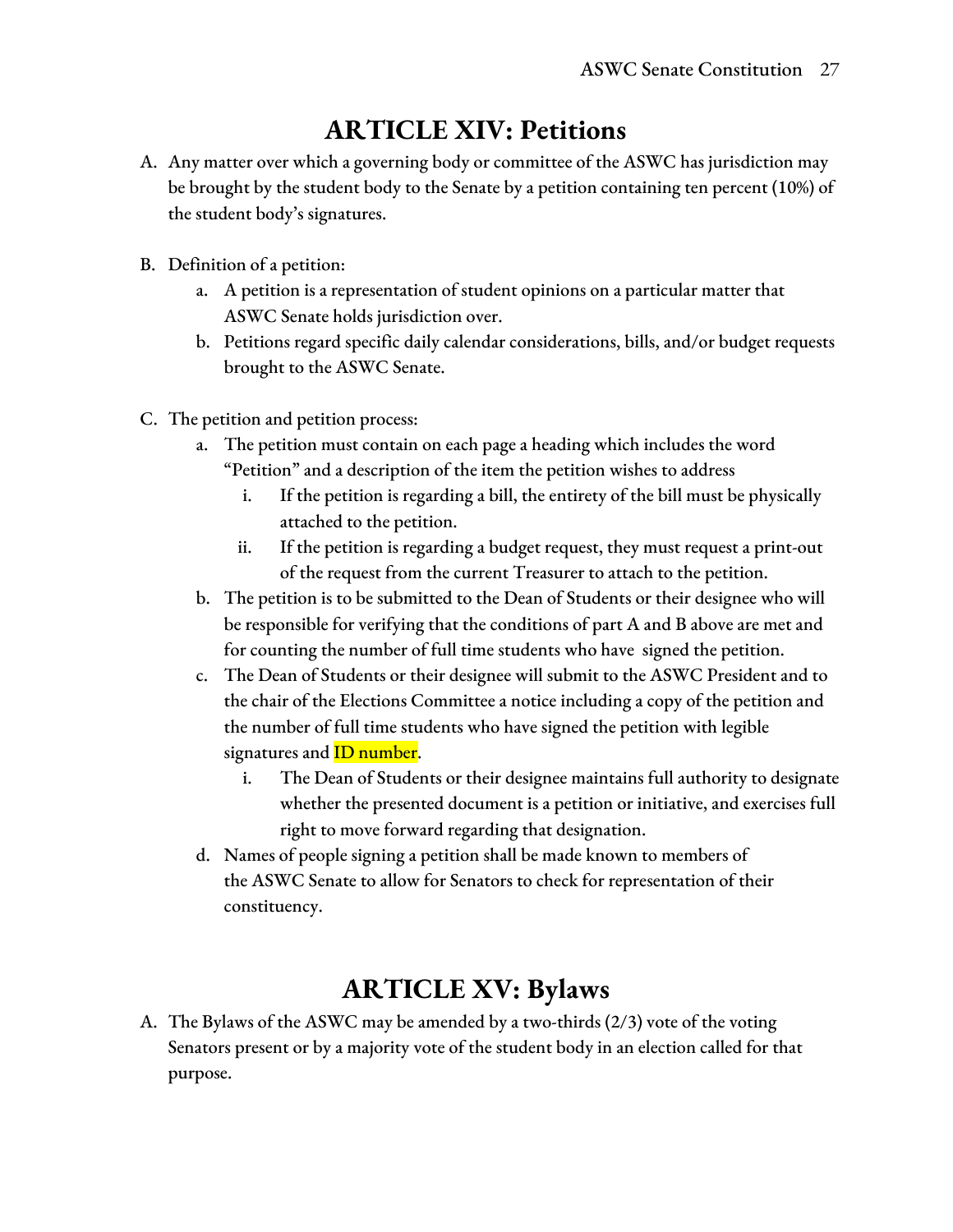- B. The Election Code may be amended by a two-thirds (2/3) vote of the voting Senators present, or by a majority vote of the student body in an election called for that purpose.
- C. This Constitution takes precedence over all Bylaws of the ASWC.

### **ARTICLE XVI: Amendments to the Constitution**

- A. This Constitution may be amended by a majority vote of the ASWC in an election called for that purpose; or
- B. This Constitution may be amended by a three-fourths (3/4) vote of the voting Senators present, a quorum being present. Public notice must be given two weeks in advance of a vote on amendments; or
- C. This Constitution may be amended by an Executive Power of the Executive Cabinet.

### **ARTICLE XVII: Ratification**

A. This Constitution may be ratified by a majority vote of the voting students of the ASWC in an election called for that purpose.

> *Revision dates:* December 1995 December 1996 January 1998 September 1999 December 2000 November 2001 March 2002 January 2004 December 2004 December 2005 May 2006 March 2008 December 2008 March 2009